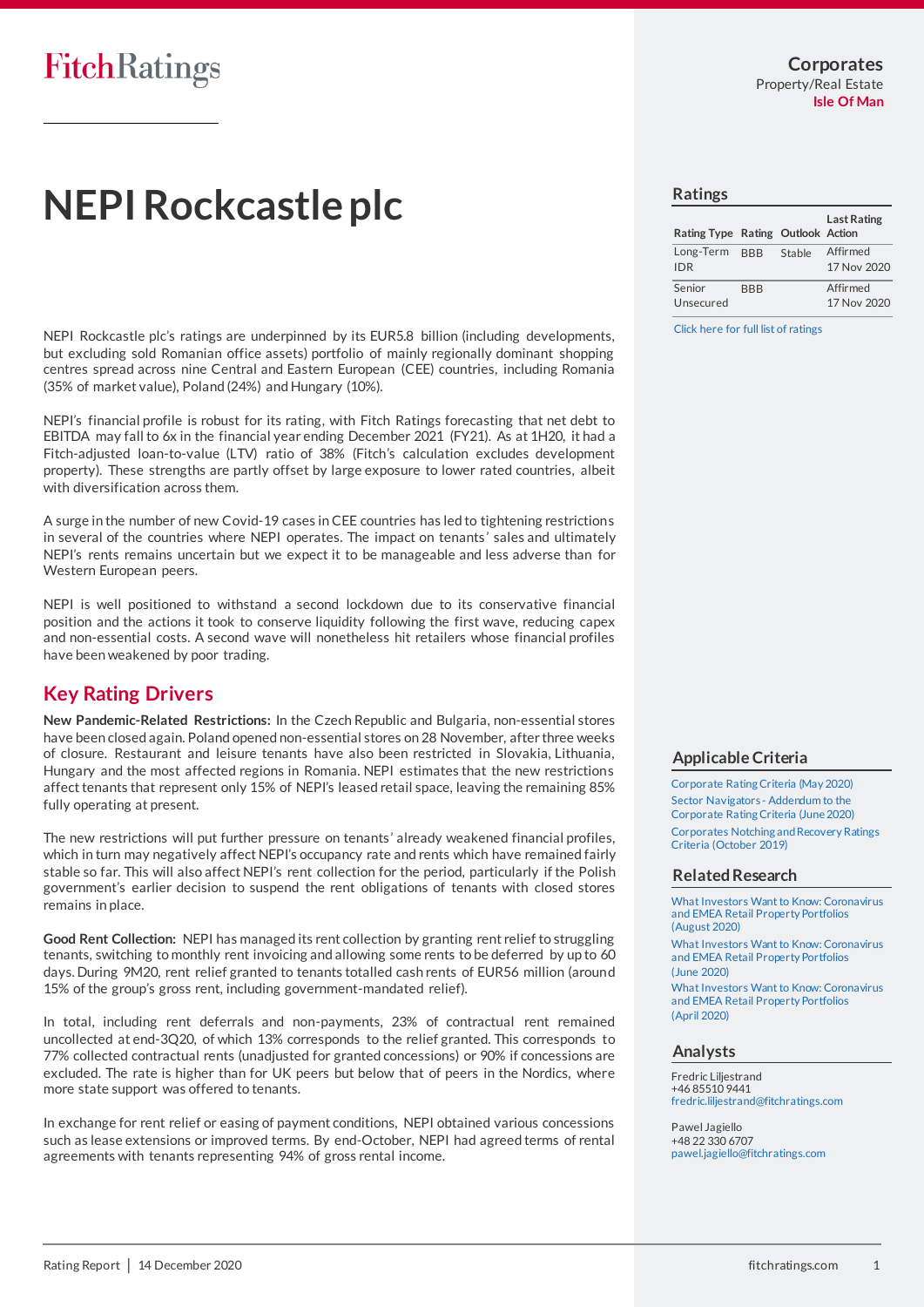**Footfall and Tenant Sales:** Prior to the latest round of store restrictions (starting in October and November), September footfall recovered to 77% compared with the same period last year. Like other places in Europe, tenant sales have generally been higher than footfall as consumers spent more on each visit. In August, tenant sales were materially higher at 89%.

The recovery of tenant sales will be key for the financial health of NEPI's retail tenants and rental levels in 2021. Further restrictions on trading may lead to setbacks and a slower recovery until an effective vaccine is in place. The occupancy rate declined to 96% in September 2020 (end-2019: 98%).

NEPI's short weighted-average lease length of four years corresponds to a CEE market standard and presents the risk of tenant lease expiries or rents re-setting at lower rental levels. Exposure to fashion retailers poses the risk of weaker tenants during an economic downturn.

**Agreement on Office Sale:** A new agreement for the delayed sale of NEPI's Romanian office portfolio was signed in August and proceeds have now been received. The sale will support NEPI's conservative financial profile and provide additional liquidity. The transaction value was EUR307 million and net proceeds were EUR294 million.

**Robust Financial Profile:** Leverage will be primarily driven by how rental levels and occupancy rates develops in 2021 considering NEPI's conservative approach to investments and willingness to adapt its cash dividends. Assuming that capex remains at the lower level of 2020, we forecast NEPI's financial position to remain robust for its rating, with net debt to EBITDA falling to 6.0x in FY21 and remaining below 6x in FY22.

Should trading restrictions worsen, NEPI has the flexibility to spend less and to adjust cash dividends accordingly, which leaves room for additional investment should conditions improve . In our rating case,we have assumed a three-month loss of rent for non-trading tenants in 2020, followed by a slow recovery in 2021. Despite lower collection of rent, NEPI's interest coverage ratio remained strong at 4.3x in FY20.

**Uncertainties Prevent Upgrade:** NEPI meets various rating sensitivities for an upgrade but these are balanced by the huge pandemic-related uncertainties on retail operations and the potential for retailer insolvencies turning prospective rental value declines into lower rents for landlords. However, NEPI has entered this period of uncertainty with considerable financial headroom.

## **Key Rating Issues**

### **Recovery Under Treat**

| The Issue |                                          | A second wave of the coronavirus pandemic is a threat to recovery.                                                                                                                                                                                                                                                                                                                                                                    |  |  |  |
|-----------|------------------------------------------|---------------------------------------------------------------------------------------------------------------------------------------------------------------------------------------------------------------------------------------------------------------------------------------------------------------------------------------------------------------------------------------------------------------------------------------|--|--|--|
| Our View  | centres, like the ones operated by NEPI. | Recent surge in infections in CEE countries and partial reintroduction of mobility<br>restrictions in some CEE countries will affect footfall and turnover in shopping<br>centres and put tenants under stress, especially from food and beverage (F&B) and<br>entertainment sectors already weakened during 1H20 lockdowns. These tenants are<br>important to increase dwell time and generate footfall in destination-type shopping |  |  |  |
| Timeline  | Short to medium term                     | Rating Impact:<br>Negative, inherent in the existing<br>rating.                                                                                                                                                                                                                                                                                                                                                                       |  |  |  |

### Source: Fitch Ratings

In response to the rapid surge in the number of coronavirus infections, governments in some CEE countries have tightened social-distancing measures, which they had previously and gradually relaxed after the lockdowns in 1H20. The governments of Poland (24% of NEPI's portfolio by market value, or MV), Bulgaria (8%) and Czech Republic (3%), ordered the closure of all non-essential stores,with restaurants in malls serving only take-away or deliveries. Poland opened non-essential stores on 28 November, after three weeks of closure. Dine-in restaurants have been closed in Slovakia (9%), Lithuania (3%) and the most affected areas in Romania (35%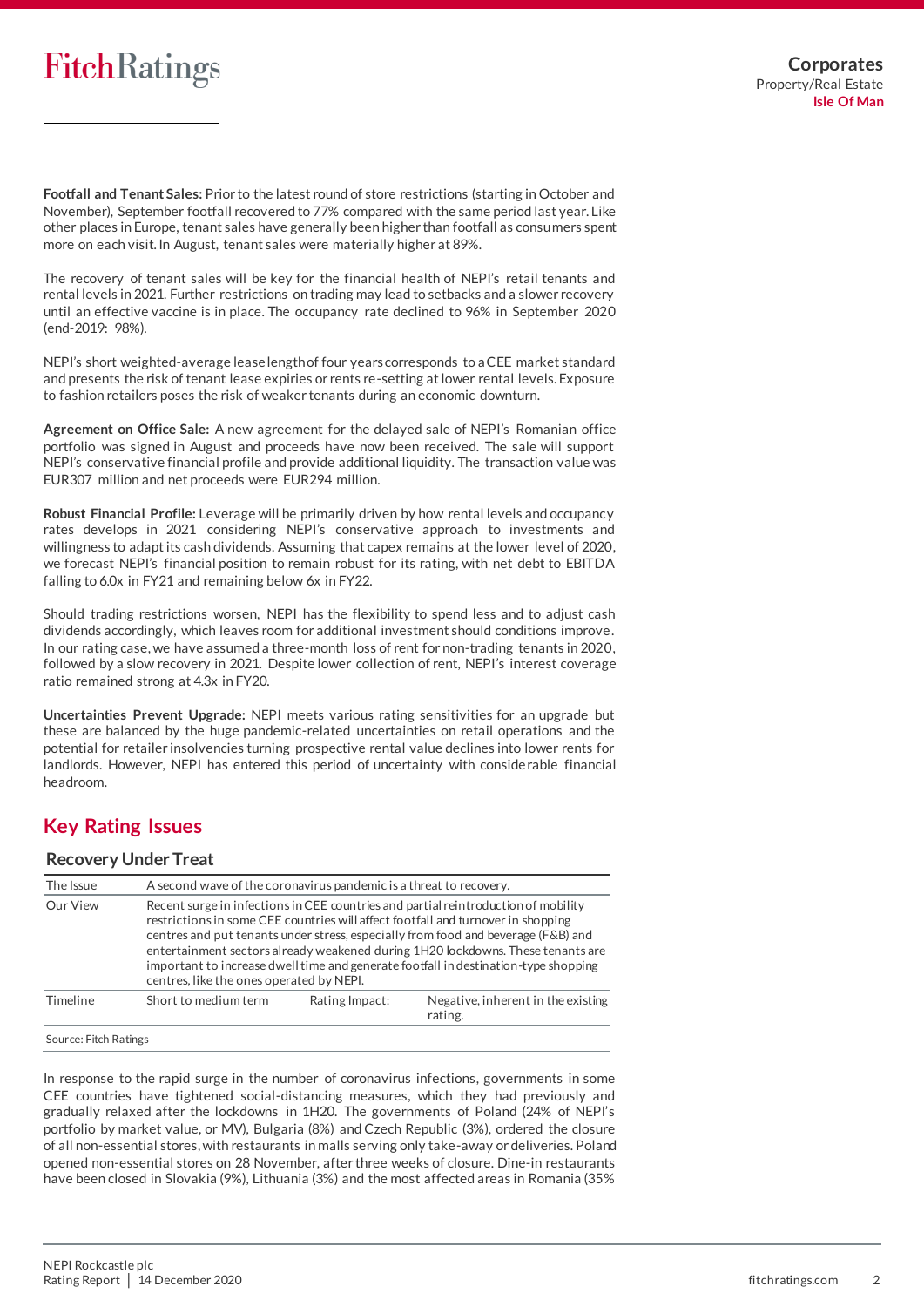in total). In those regions, entertainment tenants are also not allowed to operate. These partial restrictions directly affect around 15% of NEPI's total retail gross leasable area (GLA). However, F&B, entertainment, and fitness tenants are vital to increasing dwell time and generating footfall in destination shopping centres. Given the increase in new cases of Covid-19 in the region, the introduction of further restrictions cannot be ruled out.

### **Summary of Main Restrictions in GeographiesWhereNEPIOperates**

|                                                     | <b>Operational retail</b>                                                               |
|-----------------------------------------------------|-----------------------------------------------------------------------------------------|
| Country (share in portfolio's MV)                   | GLA (%) Main restrictions                                                               |
| Romania (35%)                                       | 90 Local restrictions affecting food courts and cinemas                                 |
| Poland (24%)                                        | 95 Cinemas closed. Restaurants serve take-away or delivery                              |
| Slovakia (9%)                                       | 94 Restaurants serve take-away or delivery, operations of entertainment tenants limited |
| Hungary (10%)                                       | 83 Limitations on restaurants and entertainment                                         |
| Bulgaria (8%)                                       | 30 Non-essential shops closed. Restaurants serve take-away or delivery                  |
| Croatia and Serbia (8%)                             | 100 No restrictions                                                                     |
| Czech Republic (3%)                                 | 35 Non-essential shops and cinemas closed. Restaurants serve take-away or delivery      |
| Lithuania (3%)                                      | 79 Cinemas and entertainment closed. Restaurants serve take-away or delivery            |
| Total:                                              | 85                                                                                      |
| Source: Fitch Ratings, NEPI, as of 30 November 2020 |                                                                                         |

The population mobility restrictions and general deterioration of customers' sentiment affected by the resurgence of coronavirus pandemic will reduce retail sales in physical stores and shift sales to ecommerce. These developments will be detrimental to the recovery of "bricks and mortar" retail, which was underway. In September, NEPI announced that its shopping centres were fully operational and that customers had started to return. Footfall was around 80% (September 2020) of 2019 levels and tenants' sales were higher at 89% in 3QFY20 as customers spend more on each visit. In October, when coronavirus cases increased, footfall fell back again to 72% lower yoy.

### **Support for Tenants**

| The Issue | To preserve occupancy, NEPI granted rent concessions and eased payments<br>conditions to its tenants. |                                                                |                                                                                                                                                                                                                                                                                                                                                                                                                                           |  |  |
|-----------|-------------------------------------------------------------------------------------------------------|----------------------------------------------------------------|-------------------------------------------------------------------------------------------------------------------------------------------------------------------------------------------------------------------------------------------------------------------------------------------------------------------------------------------------------------------------------------------------------------------------------------------|--|--|
| Our View  | by lower dividend payments and capex.                                                                 |                                                                | NEPI, similar to other Fitch-rated retail landlords, decided to provide its struggling<br>tenants with rents concessions and the easing of payments conditions. Although<br>detrimental for NEPI's cash flow metrics, it was necessary to maintain occupancy<br>levels and thereby maintain a conducive retail environment in its malls, which is<br>essential for income generation in the longer term. Lower rent collection was offset |  |  |
| Timeline  | Short term                                                                                            | Neutral, inherent in the existing<br>Rating Impact:<br>rating. |                                                                                                                                                                                                                                                                                                                                                                                                                                           |  |  |

NEPI's shopping centres' tenant mix is mainly fashion-oriented (more than 50% of rental income) with grocery tenants responsible for more than 10% of rental income. During lockdown (ranging from a period of 42 days in Lithuania to 84 days in Romania, and 58 days on average across the portfolio) in most of the countries where NEPI operates, only essential stores remained open. Those generated more than 20% of total retail rent.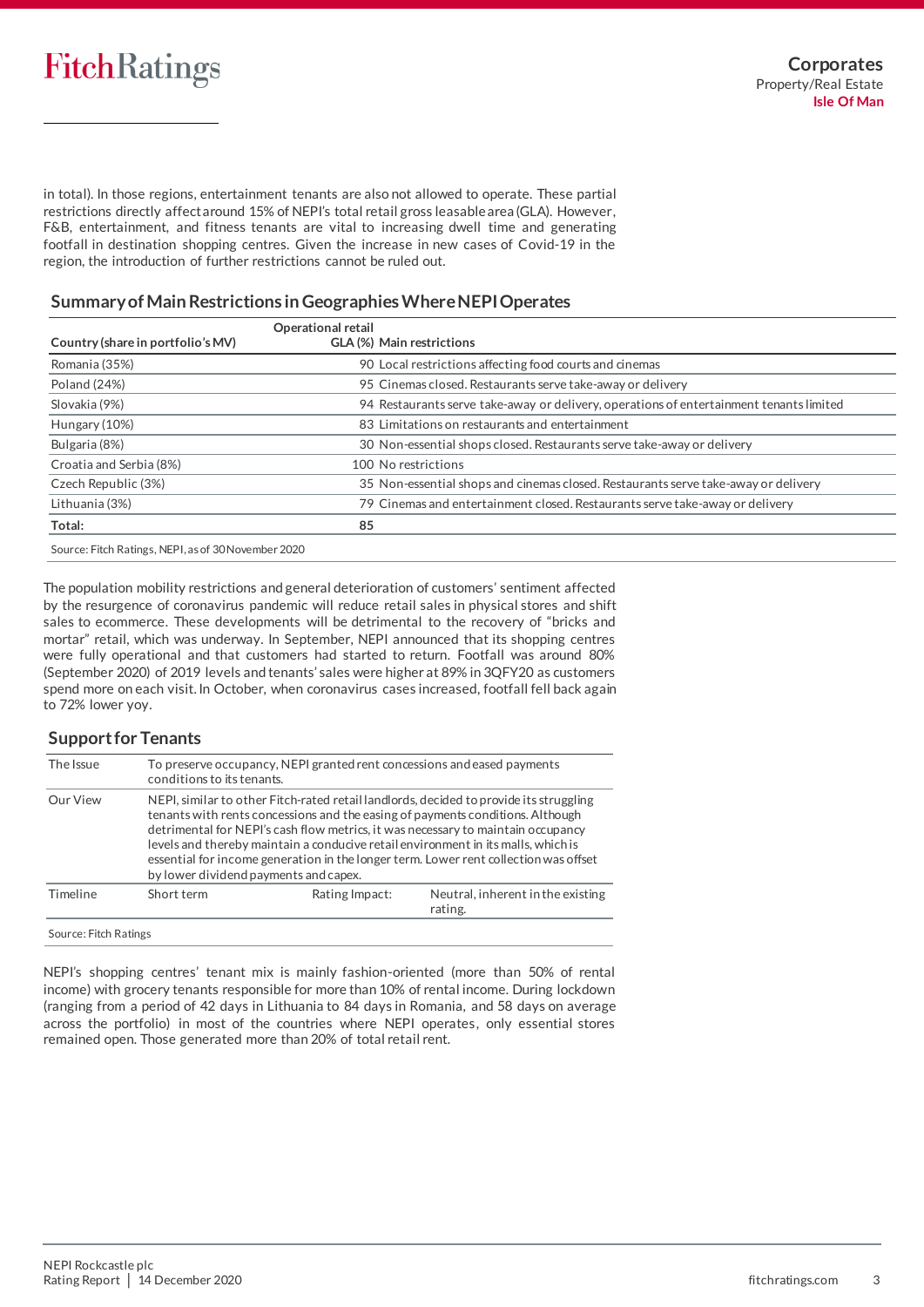## **NEPI's Top 10 Tenants by GRI - June2020**

| <b>Tenant</b>        | Sector  | of total GRI (%) |
|----------------------|---------|------------------|
| LPP                  | Fashion | 4.0              |
| Auchan               | Food    | 3.6              |
| Inditex              | Fashion | 3.3              |
| Carrefour SA         | Food    | 3.0              |
| <b>H&amp;M</b>       | Fashion | 2.2              |
| New Yorker           | Fashion | 1.7              |
| CCC                  | Shoes   | 1.8              |
| Peek&Cloppenburg     | Fashion | 1.4              |
| C&A                  | Fashion | 1.3              |
| Deichmann            | Shoes   | 1.2              |
| <b>Total</b>         |         | 23.5             |
| $\sim$ $\sim$ $\sim$ |         |                  |

Note: GRI = gross rental income

Source: Fitch Ratings, NEPI, tenants' websites

| Tenant Profile - June 2020                                                                                                                                                                    | % by rentable area |
|-----------------------------------------------------------------------------------------------------------------------------------------------------------------------------------------------|--------------------|
| Large international and national tenants, large listed tenants, government<br>and major franchisees (companies with assets and/or turnover in excess of<br>EUR200 million)                    | 69                 |
| Smaller international and national tenants, smaller listed tenants and<br>medium-to-large professional firms (companies with assets and/or turnover<br>ranging of EUR100 million-200 million) |                    |
| Other tenants                                                                                                                                                                                 | 28                 |

To provide relief to non-operating tenants, NEPI agreed to defer rent payments for up to 60 days and did not charge marketing contribution fees for the lockdown period. Where necessary, quarterly invoicing was changed to monthly. Non-essential operating expenses were reduce d to decrease service charges. These measures varied among the countries as in some cases, such as Poland, special laws interfered with bilateral tenant-landlord relations.

In Poland, under certain conditions, rights and obligations arising from tenancy agreements in shopping centres were suspended by law (no rents, service charges or marketing fees were payable) for a period when a tenant's trading was prohibited. In 1H20, this cost NEPI EUR8.6 million of lost rent and EUR2.4 million of service charges. In return, rental contracts were extended by the lockdown period plus six months. The same law applies to the closure period announced in November 2020.

In the Czech Republic, up to 50% of rent forgiven for closed premises during three months (1 April to 30 June) can be paid by the government if the landlord provided tenants with a 30% rent discount (subsidy limited to CZK10 million per tenant). Tenants who have had to close their premises in October and November are allowed governmental support equal to 50% of rents regardless of discounts provided by the landlord.

In Slovakia (9% of portfolio's MV) and Lithuania (2%), governments decided to partially cover tenants' payments due in the closure period in 1H20 under condition that landlords provided rental discounts. In other countries (61%), no specific legislations have been introduced.

Since the lockdown period in 1H20, NEPI has been conducting case-by-case negotiations with previously closed tenants. As at end-October 2020, with about 84% (by GRI) of tenants' negotiations were concluded and lease modifications signed. The effect of concessions granted before signing formal contracts modifications was recognised in NEPI's 3Q20 income statement as a loss totalling EUR54.2 million. The concessions for the period after the relevant contract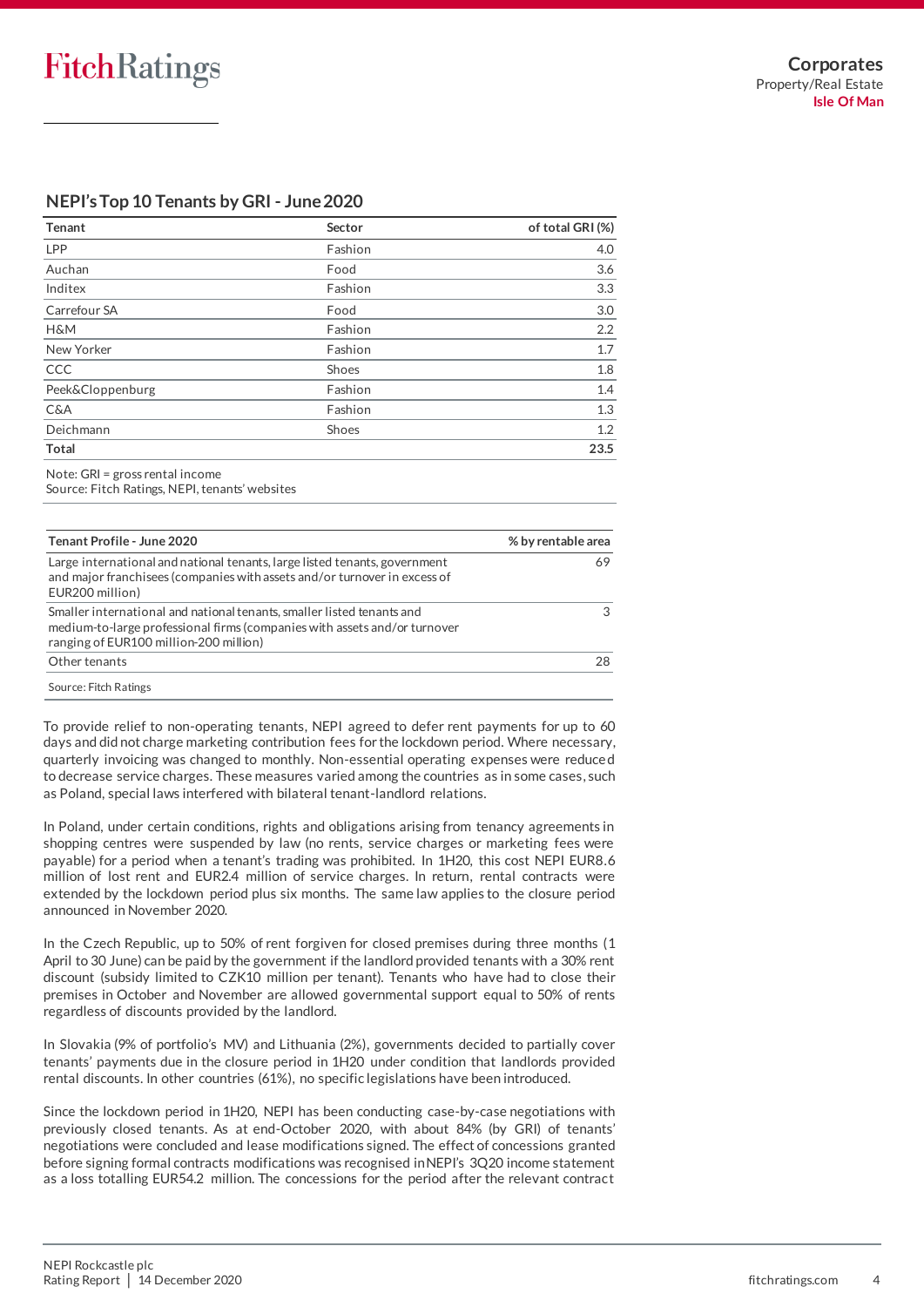has been formally amended (EUR1.4 million as at end-3Q20) have been treated as a lease incentive and straight-lined over the remaining lease term. In exchange for granted concessions , NEPI negotiated the extension of lease periods, an increase in sales-based rents, landlord break options or the introduction of step-up rents.

### **Cash Flow Leverage Maintained**

| The Issue             |                                                                                                                                                                                                                                                                                                                     | Despite the lost rental income, cash flow leverage remained under control. |  |  |  |
|-----------------------|---------------------------------------------------------------------------------------------------------------------------------------------------------------------------------------------------------------------------------------------------------------------------------------------------------------------|----------------------------------------------------------------------------|--|--|--|
| Our View              | Fitch forecasts that NEPI will maintain its cash flow leverage well below its positive<br>rating sensitivity of 7.0x, supported by implemented cash-preserving measures<br>including suspending non-essential capex; limiting cash dividends; and using proceeds<br>from the sale of the Romanian office portfolio. |                                                                            |  |  |  |
| Timeline              | Positive, and inherent in the<br>Rating Impact:<br>Ongoing<br>existing rating.                                                                                                                                                                                                                                      |                                                                            |  |  |  |
| Source: Fitch Ratings |                                                                                                                                                                                                                                                                                                                     |                                                                            |  |  |  |

Fitch estimates that NEPI's net rental income (NRI) will be around 21% lower in 2020 on a likefor-like basis than in 2019. To reduce the effect of lower rent receipts on its cash position, NEP I decided to reduce non-essential development and maintenance capex. NEPI's policy regarding developments assumes limited usage of general contractors, with the majority of projects being contracted gradually, in stages. Although this approach exposes NEPI to higher risk of costs overruns, it enables more flexibility to suspend or cancel projects. In 1H20, NEPI spent EUR84 million in capex and intends to spend EUR72 million in 2H20 (in total, EUR156 million versus EUR 284 million in 2019).

As a non-REIT property company, NEPI is not constrained by distribution requirements and decided to suspend its 1H20 cash dividend (payable in 2H20). A EUR156 million cash dividend for 2H19 was paid in FY20. This cash outlay is comparable to the dividend for FY19, which was EUR162 million paid in cash and EUR161 million as a scrip dividend. The decision on the 2H20 dividend will be made in February 2021. In our rating case, we assumed cash dividends in FY21 and thereafter are 90% of funds from operations (FFO).

In July, NEPI resumed talks related to its then uncompleted sale of its Romanian office portfolio to AFI Europe. In August, the parties signed a new agreement. After paying an initial deposit, the transaction closed in August. The final sale price was in line with the book value of the properties (EUR307 million) and after customary adjustments resulted in around EUR294 million of cash proceeds. The annualised loss of rent related to the disposal amounts to around EUR23 million.

### **Disposed Romanian Office Portfolio**

| Property                    | Location         | <b>GLA</b> (square<br>metres) | Average rent (EUR per square<br>metre/month) |
|-----------------------------|------------------|-------------------------------|----------------------------------------------|
| Floreasca Business Park     | <b>Bucharest</b> | 36.300                        | 18.0                                         |
| The Lakeview                | <b>Bucharest</b> | 25,600                        | 17.5                                         |
| Victorei Office             | <b>Bucharest</b> | 7.800                         | 29.9                                         |
| <b>City Business Centre</b> | Timisoara        | 47,800                        | 14.7                                         |
| Contact Citate Dollard      |                  |                               |                                              |

Source: Fitch Ratings

We estimate that all these cash-preservation measures, supported by the proceeds arising from the disposal of the Romanian office portfolio, will allow NEPI to conserve its strong leverage position despite reduced NRI affected by rent discounts.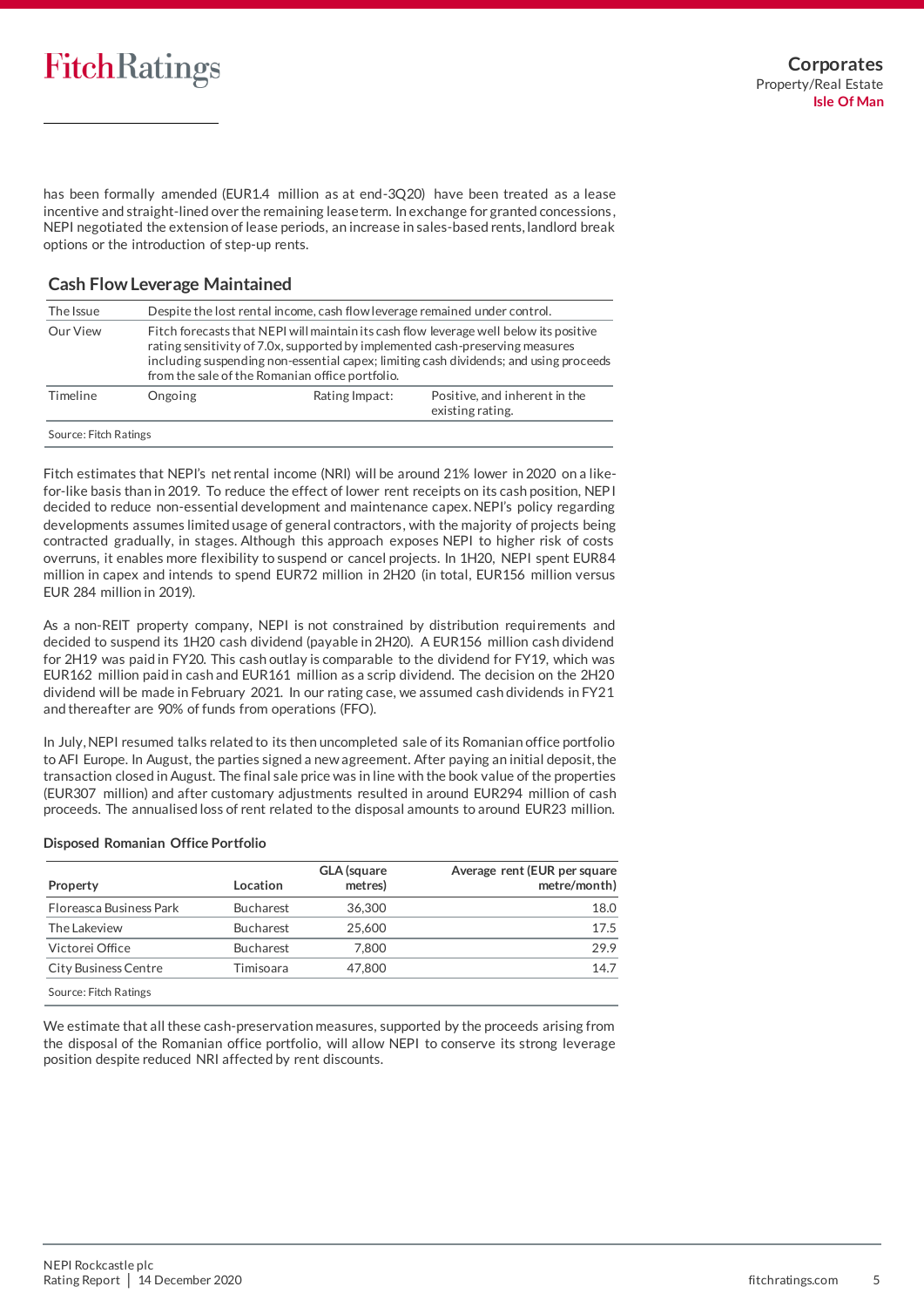### **Main Cash Flow Sources and Uses**



## **Financial Summary**

| (EURm)                                                   |      |      | Dec 2018 Dec 2019 Dec 2020F Dec 2021F |      |
|----------------------------------------------------------|------|------|---------------------------------------|------|
| Gross revenue                                            | 350  | 407  | 298                                   | 377  |
| Operating EBITDA margin (%)                              | 90.9 | 91.6 | 89.5                                  | 91.O |
| Total net debt with equity credit/operating EBITDA $(x)$ | 6.3  | 5.6  | 7.2                                   | 6.0  |
| Operating EBITDA/interest paid (x)                       | 7.8  | 79   | 4.3                                   |      |
| F - Fitch's Forecast.                                    |      |      |                                       |      |

Source: Fitch Ratings, Fitch Solutions

## **Rating Derivation Relative to Peers**

NEPI's EUR5.8 billion portfolio (including developments, but excluding sold Romanian office assets), spread across nine CEE countries, is larger and more geographically diversified than that of CEE peers such as Atrium European Real Estate Limited (BBB/Stable), which has a EUR2.5 billion portfolio, and Globalworth Real Estate Investments Limited (BBB-/Stable), which has a EUR2.8 billion office-focused portfolio. Atrium's portfolio is focused on shopping centres in the centre of capital cities whereas NEPI's regional portfolio is more focussed on secondary cities.

NEPI's conservative financial profile is demonstrated by its low FY19 net debt to EBITDA of 5.6x. This is partly due to its higher income-yielding assets (net initial yield: 6.7% versus Atrium at 6.2%, which would be lower excluding non-core Russia). The Fitch-calculated loan-to-value (LTV) ratio was 34%. The resulting financial profile is better than that of Atrium and Globalworth. However, the majority of Atrium's assets are located in countries rated 'A-' and above, whereas the lower average country risk rating of NEPI's exposure more resembles that of Globalworth.

Western European peers like Hammerson plc (IDR: BBB/Negative) and The British Land Company PLC (IDR: A-/Stable) have assets located in the more mature Western Europea n markets, where income yields are tighter, meaning their financial metrics are not directly comparable with those of CEE entities.

### **IDR/Outlook** BBB/Sta a n bbb n bbb- bbb bbb n bbb+ n bb+ n a- bbb+ n BBB-/Sta aa **n a- n bbb bbb- bbb- n bbb- n bbb- n a- n** b BBB/Neg aa- **bbb+ n bbb+ bbb+ bbb+ bbb+ n bbb+** bbb+ n bbb+ n bbb+ n bbb+ n bbb+ BBB-/Neg bbb+ **n** bbb- **n** bbb- **n** bbb- n bbb n bbb- n bbb- n bbb- n bbb n bbb n bbb n bbb n bbb n bbb n bbb n bbb n bbb n bbb n bbb n bbb n bbb n bbb n bbb n bbb n bbb n bbb n bbb n bbb n bbb n bbb n bbb n bbb n bbb n bb BBB/Sta bbb+ a- **b**bb bbb bbb bbb bbb+ n bbb- a- a- n Source: Fitch Ratings. **Importance no Lower New York Constant Constant Constant Constant Constant Constant Constant** Lower **in Lower** Atrium European Real Estate Limited Citycon Oyj Hammerson plc IGD SIIQ S.p.A. NEPI Rockcastle plo **Financial Structure Financial Flexibility Issuer Financial profile Management and Corporate Governance Property Portfolio Rental Income Risk Profile Asset-Liability Matching Access to Capital Profitability Operating Environment Business profile**

## **Navigator Peer Comparison**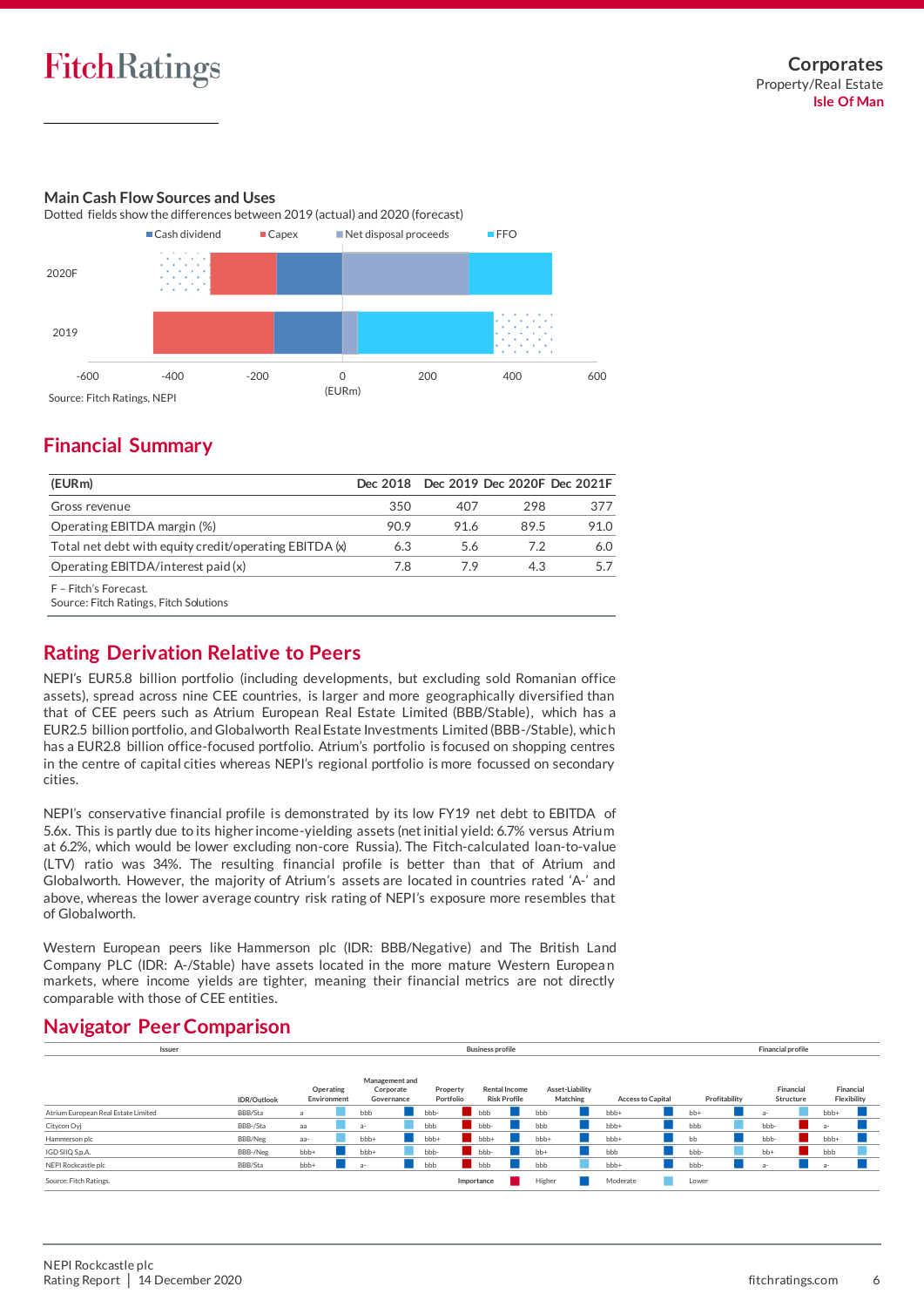## **Rating Sensitivities**

### **Factors that Could, Individually or Collectively, Lead to Positive Rating Action/Upgrade:**

- Maintaining similar occupancy rates, current conservative financial profile, and like-forlike rental growth
- Proportional increase to higher-rated countries in the portfolio, either through expansion or through upgrades
- Net debt to EBITDA below 7.0x on a sustained basis
- Average debt maturity no shorter than five years

### **Factors that Could, Individually or Collectively, Lead to Negative Rating Action/Downgrade:**

- Material expansion into new or existing non-investment-grade countries
- Significant deterioration of operating metrics on a sustained basis, such as higher vacancies
- Increase in leverage with such metrics as LTV (adjusted net debt/investment properties) consistently exceeding 45% or net debt to EBITDA surpassing 8.0x on a sustained basis
- A liquidity score below 1.25x on a sustained basis

## **Liquidity and Debt Structure**

**Strong Liquidity**: At end-June 2020 (1H20), NEPI had EUR109 million readily available cash (EUR138 million reported cash less around EUR29 million which Fitch considers not readily available for debt repayment) and EUR195 million of availability under its revolving credit facility (RCF).

In July 2020, NEPI issued EUR500 million of unsecured bonds. The proceeds were used to repay RCF outstandings, increasing the undrawn available amount to EUR575 million. Cash balances have been further strengthened by EUR294 million of proceeds from the disposal of its Romanian office portfolio. This is compared with EUR28 million debt due in the next 12 months . We have not included the EUR150 million RCF, which expires in December 2020, in our liquidity calculations.

## **ESG Considerations**

Unless otherwise disclosed in this section, the highest level of ESG credit relevance is a score of '3'. This means ESG issues are credit-neutral or have only a minimal credit impact on the entity, either due to their nature or the way in which they are being managed by the entity. For more information on Fitch's ESG Relevance Scores, visi[t www.fitchratings.com/esg.](https://www.fitchratings.com/topics/esg)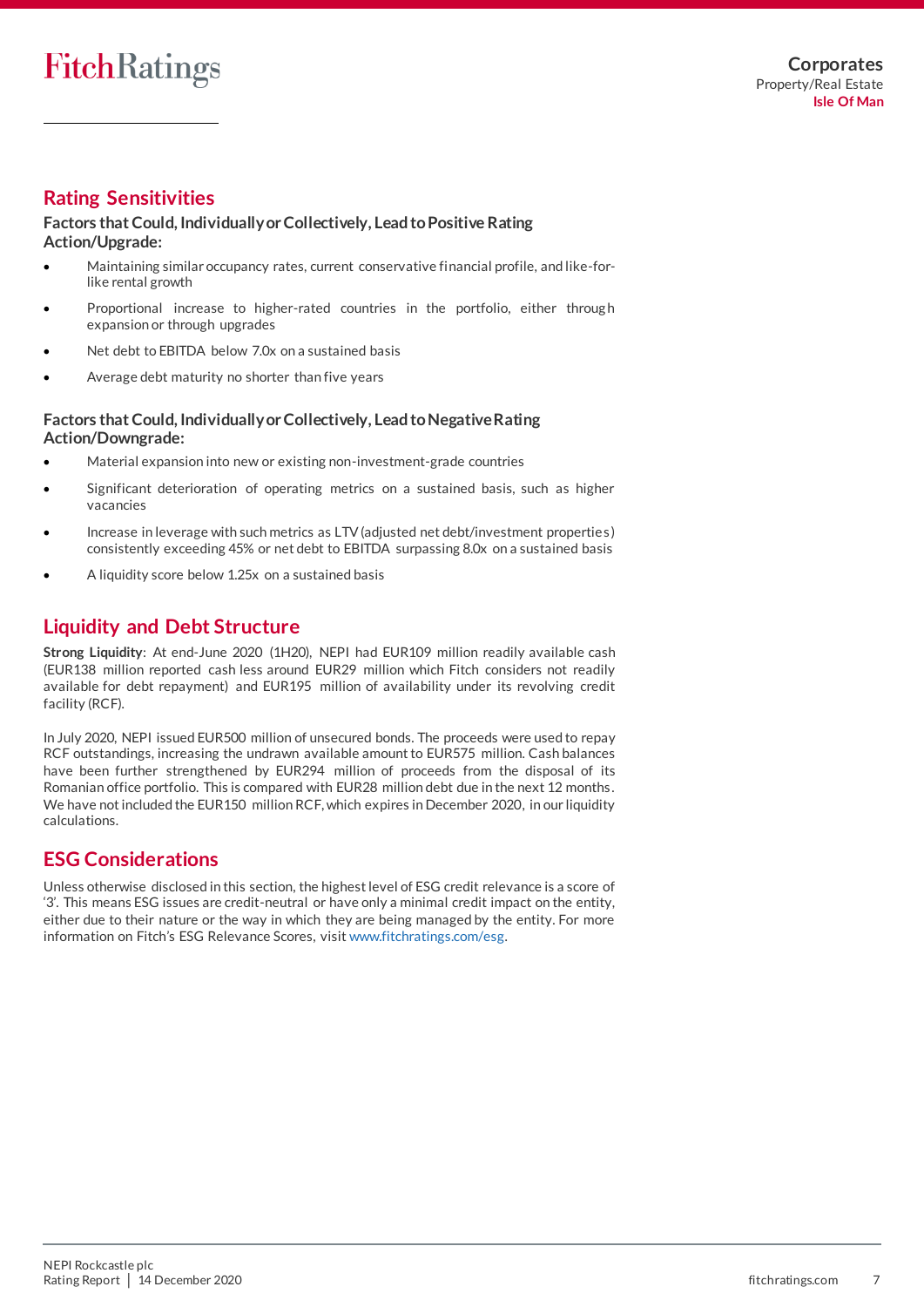## **Liquidity and Debt Maturity Scenario with No Refinancing**

### **Liquidity Scenario**

| (EURm)                                        | 30 June 2020     |
|-----------------------------------------------|------------------|
| Fitch available cash                          | 109              |
| + Undrawn portion of committed facility       | 45 <sup>a</sup>  |
| + Fitch's forecasted free cash flowb          | $-130$           |
| + Uncommitted capex/developments <sup>c</sup> | 130              |
| $-$ /+ Analyst adjustments                    | 794 <sup>d</sup> |
| <b>Total sources</b>                          | 223              |
| (12-month debt maturities)                    | 28               |
| <b>Total uses</b>                             | 28               |
| Fitch liquidity ratio                         | 34               |

<sup>a</sup> Available RCFs less EUR150 million RCF maturing December'20

c Add back the uncommitted capex

d EUR500 million bonds proceeds plus EUR294 million of disposal proceeds

Source: Fitch Ratings, Fitch Solutions, NEPI Rockcastle plc

| Debt maturity schedule                                                                                                                                                                                                                                                                                                                                      |              |
|-------------------------------------------------------------------------------------------------------------------------------------------------------------------------------------------------------------------------------------------------------------------------------------------------------------------------------------------------------------|--------------|
| (EURm)                                                                                                                                                                                                                                                                                                                                                      | 31 July 2020 |
| 2020                                                                                                                                                                                                                                                                                                                                                        | 5            |
| 2021                                                                                                                                                                                                                                                                                                                                                        | 250          |
| 2022                                                                                                                                                                                                                                                                                                                                                        | 128          |
| 2023                                                                                                                                                                                                                                                                                                                                                        | 559          |
| 2024                                                                                                                                                                                                                                                                                                                                                        | 612          |
| Thereafter                                                                                                                                                                                                                                                                                                                                                  | 1,000        |
| <b>Total debt</b>                                                                                                                                                                                                                                                                                                                                           | 2,554        |
| $\mathcal{C}$ $\mathcal{C}$ $\mathcal{C}$ $\mathcal{C}$ $\mathcal{C}$ $\mathcal{C}$ $\mathcal{C}$ $\mathcal{C}$ $\mathcal{C}$ $\mathcal{C}$ $\mathcal{C}$ $\mathcal{C}$ $\mathcal{C}$ $\mathcal{C}$ $\mathcal{C}$ $\mathcal{C}$ $\mathcal{C}$ $\mathcal{C}$ $\mathcal{C}$ $\mathcal{C}$ $\mathcal{C}$ $\mathcal{C}$ $\mathcal{C}$ $\mathcal{C}$ $\mathcal{$ |              |

Source: Fitch Ratings, Fitch Solutions, NEPIRockcastle plc

## **Key Assumptions**

### **Fitch's Key Assumptions Within itsRating Case for the Issuer**

- Given the second pandemic wave and related tightening of social-distancing measures (including the closure of non-essential shops in some countries), FY21 rents include no continued adverse effects on rent other than a 5% decrease of rents being renewed; a decrease in occupancy to 93%; and one month of lost rent in FY21 (adjusted for an amount reflecting NEPI's share of essential stores).
- In FY20, lower rent is matched by lower cash dividends (including another year's scrip), meaning that, after a free cash flow (FCF) outflow, incremental debt is carried into FY21.
- Capex is a mixture of non-income yielding reinvestment (EUR50 million a year) and continued development spend. Rent from completed and signed pre-let projects is included in FY21 rents.

b Including all capex (committed and uncommitted)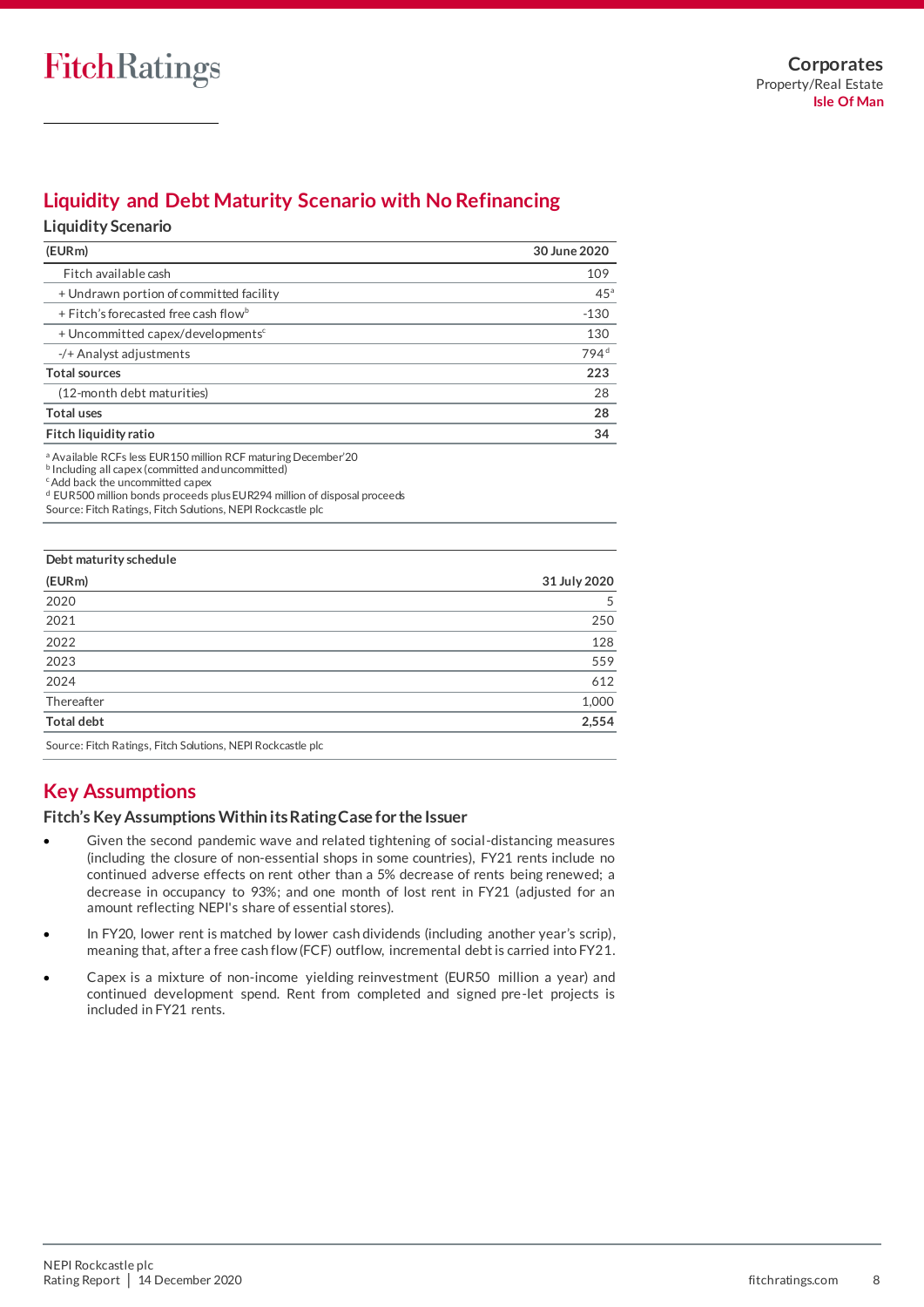**Corporates** Property/Real Estate **Isle Of Man**

## **Financial Data**

|                                                           |             | <b>Historical</b> |                |                   | Forecast |              |
|-----------------------------------------------------------|-------------|-------------------|----------------|-------------------|----------|--------------|
| (EURm)                                                    | Dec 2017    | Dec 2018          |                | Dec 2019 Dec 2020 | Dec 2021 | Dec 2022     |
| Summary income statement                                  |             |                   |                |                   |          |              |
| Gross revenue                                             | 234         | 350               | 407            | 298               | 377      | 419          |
| Revenue growth (%)                                        | $\mathbf 0$ | 49.7              | 16.3           | $-30.0$           | 30.0     | 10.0         |
| Operating EBITDA (before income from associates)          | 217         | 318               | 373            | 266               | 343      | 383          |
|                                                           |             |                   |                |                   |          |              |
| Operating EBITDA MARGIN (%)                               | 92.8        | 90.9              | 91.6           | 89.5              | 91.0     | 91.4         |
| Operating EBITDAR                                         | 217         | 318               | 373            | 266               | 343      | 383          |
| Operating EBITDAR Margin (%)                              | 92.8        | 90.9              | 91.6           | 89.5              | 91.0     | 91.4         |
| <b>Operating EBIT</b>                                     | 217         | 318               | 373            | 267               | 343      | 383          |
| Operating EBIT margin (%)                                 | 92.8        | 90.9              | 91.6           | 89.6              | 91.0     | 91.5         |
| Gross interest expense                                    | $-24$       | -40               | $-52$          | $-63$             | -60      | $-61$        |
| Pretax income (including associate income/loss)           | $-532$      | 277               | 459            | 204               | 283      | 323          |
| Summary balance sheet                                     |             |                   |                |                   |          |              |
| Readily available cash and equivalents                    | 196         | 90                | 208            | 679               | 293      | 213          |
| Total debt with equity credit                             | 1,647       | 2,107             | 2,293          | 2,585             | 2,335    | 2,384        |
| Total adjusted debt with equity credit                    | 1,647       | 2,107             | 2,293          | 2,585             | 2,335    | 2,384        |
| Net debt                                                  | 1,452       | 2,018             | 2,085          | 1,906             | 2,041    | 2,171        |
| Summary cash flow statement                               |             |                   |                |                   |          |              |
| Operating EBITDA                                          | 217         | 318               | 373            | 266               | 343      | 383          |
| Cash interest paid                                        | $-24$       | $-41$             | $-47$          | -63               | $-60$    | -61          |
| Cash tax                                                  | -3          | -6                | $-12$          | -8                | $-11$    | $-13$        |
| Dividends received less dividends paid to minorities      | $\circ$     | $\mathbf 0$       | 0              | $\circ$           | $\circ$  | $\mathbf 0$  |
| (inflow/(out)flow)                                        |             |                   |                |                   |          |              |
| Other items before FFO                                    | 5           | 8                 | $\overline{4}$ | $\circ$           | 0        | $\mathbf 0$  |
| Funds flow from operations                                | 197         | 279               | 320            | 196               | 272      | 310          |
| FFO margin (%)                                            | 84.3        | 79.9              | 78.5           | 65.8              | 72.1     | 73.9         |
| Change in working capital                                 | 16          | 3                 | 2              | 0                 | 0        | $\mathbf 0$  |
| Cash flow from operations (Fitch defined)                 | 213         | 282               | 321            | 196               | 272      | 310          |
| Total non-operating/non-recurring cash flow               | 0           | 0                 | 0              |                   |          |              |
|                                                           | $-157$      | $-260$            | $-284$         |                   |          |              |
| Capital expenditure                                       |             |                   |                |                   |          |              |
| Capital intensity (capex/revenue) (%)                     | 67.2        | 74.4              | 69.7           |                   |          |              |
| Common dividends                                          | $-39$       | $-296$            | $-162$         |                   |          |              |
| Free cash flow                                            | 17          | -275              | $-124$         |                   |          |              |
| Net acquisitions and divestitures                         | $-790$      | $-499$            | 36             |                   |          |              |
| Other investing and financing cash flow items             | 102         | 266               | 52             | 6                 | 1        | $\mathbf{1}$ |
| Net debt proceeds                                         | 422         | 402               | 159            | 292               | $-251$   | 50           |
| Net equity proceeds                                       | 396         | 0                 | $-4$           | 0                 | $\circ$  | 0            |
| Total change in cash                                      | 148         | $-106$            | 119            | 471               | $-386$   | $-80$        |
| Leverage ratios                                           |             |                   |                |                   |          |              |
| Total net debt with equity credit/operating EBITDA<br>(x) | 6.7         | 6.3               | 5.6            | 7.2               | 6.0      | 5.7          |
| Total adjusted debt/operating EBITDAR (x)                 | 7.6         | 6.6               | 6.1            | 9.7               | 6.8      | 6.2          |
| Total adjusted net debt/operating EBITDAR (x)             | 6.7         | 6.3               | 5.6            | 7.2               | 6.0      | 5.7          |
| Total debt with equity credit/operating EBITDA (x)        | 7.6         | 6.6               | 6.1            | 9.7               | 6.8      | 6.2          |
| FFO adjusted leverage (x)                                 | 7.5         | 6.6               | 6.3            | 10.0              | 7.0      | 6.4          |
| FFO adjusted net leverage (x)                             | 6.6         | 6.3               | 5.7            | 7.4               | 6.2      | 5.9          |
| FFO leverage (x)                                          | 7.5         | 6.6               | 6.3            | 10.0              | 7.0      | 6.4          |
| FFO net leverage (x)                                      | 6.6         | 6.3               | 5.7            | 7.4               | 6.2      | 5.9          |
| Calculations for forecast publication                     |             |                   |                |                   |          |              |
| Capex, dividends, acquisitions and other items before     | -986        | $-1,056$          | $-410$         | -23               | $-408$   | -441         |
| FCF                                                       |             |                   |                |                   |          |              |
| Free cash flow after acquisitions and divestitures        | $-773$      | -774              | -89            | 173               | $-136$   | $-131$       |
| Free cash flow margin (after net acquisitions) (%)        | -330.6      | $-221.1$          | $-21.7$        | 58.0              | $-36.1$  | $-31.3$      |
| Coverage ratios                                           |             |                   |                |                   |          |              |
| FFO interest coverage (x)                                 | 9.2         | 7.8               | 7.7            | 4.1               | 5.5      | 6.1          |
| FFO fixed-charge coverage (x)                             | 9.2         | 7.8               | 7.7            | 4.1               | 5.5      | 6.1          |
| Operating EBITDAR/interest paid + rents (x)               | 9.0         | 7.8               | 7.9            | 4.3               | 5.7      | 6.3          |
| Operating EBITDA/interest paid (x)                        | 9.0         | 7.8               | 7.9            | 4.3               | 5.7      | 6.3          |
| <b>Additional metrics</b>                                 |             |                   |                |                   |          |              |
| CFO-capex/total debt with equity credit (%)               | 3.4         | 1.0               | 1.6            | $1.2\,$           | 4.7      | 6.2          |
| CFO-capex/total net debt with equity credit (%)           | 3.9         | 1.1               | 1.8            | 1.6               | 5.3      | 6.8          |
| Source: Fitch Ratings, Fitch Solutions.                   |             |                   |                |                   |          |              |

**How to Interpret the Forecast Presented** The forecast presented is based on Fitch Ratings' internally produced, conservative rating case forecast. It does not represent the forecast of the rated issuer. The forecast set out above is only one component used by Fitch Ratings to assign a rating or determine a rating outlook, and the information in the forecast reflects material but not exhaustive elements of Fitch Ratings' rating assumptions for the issuer's financial performance. As such, it cannot be used to establish a rating, and it should not be relied on for that purpose. Fitch Ratings' forecasts are constructed using a proprietary internal forecasting tool, which employs Fitch Ratings' own assumptions on operating and financial performance that may not reflect the assumptions that you would make. Fitch Ratings' own definitions of financial terms such as EBITDA, debt or free cash flow may differ from your own such definitions. Fitch Ratings may be granted access, from time to time, to confidential information on certain elements of the issuer's forward planning. Certain elements of such information may be omitted from this forecast, even where they are included in Fitch Ratings' own internal deliberations, where Fitch Ratings, at its sole discretion, considers the data may be potentially sensitive in a commercial, legal or regulatory context. The forecast (as with the entirety of this report) is produced strictly subject to the disclaimers set out at the end of this report. Fitch Ratings may update the forecast in future reports but assumes no responsibility to do so. Original financial statement data for historical periods is processed by Fitch Solutions on behalf of Fitch Ratings. Key financial adjustments and all financial forecasts credited to Fitch Ratings are generated by rating

agency staff.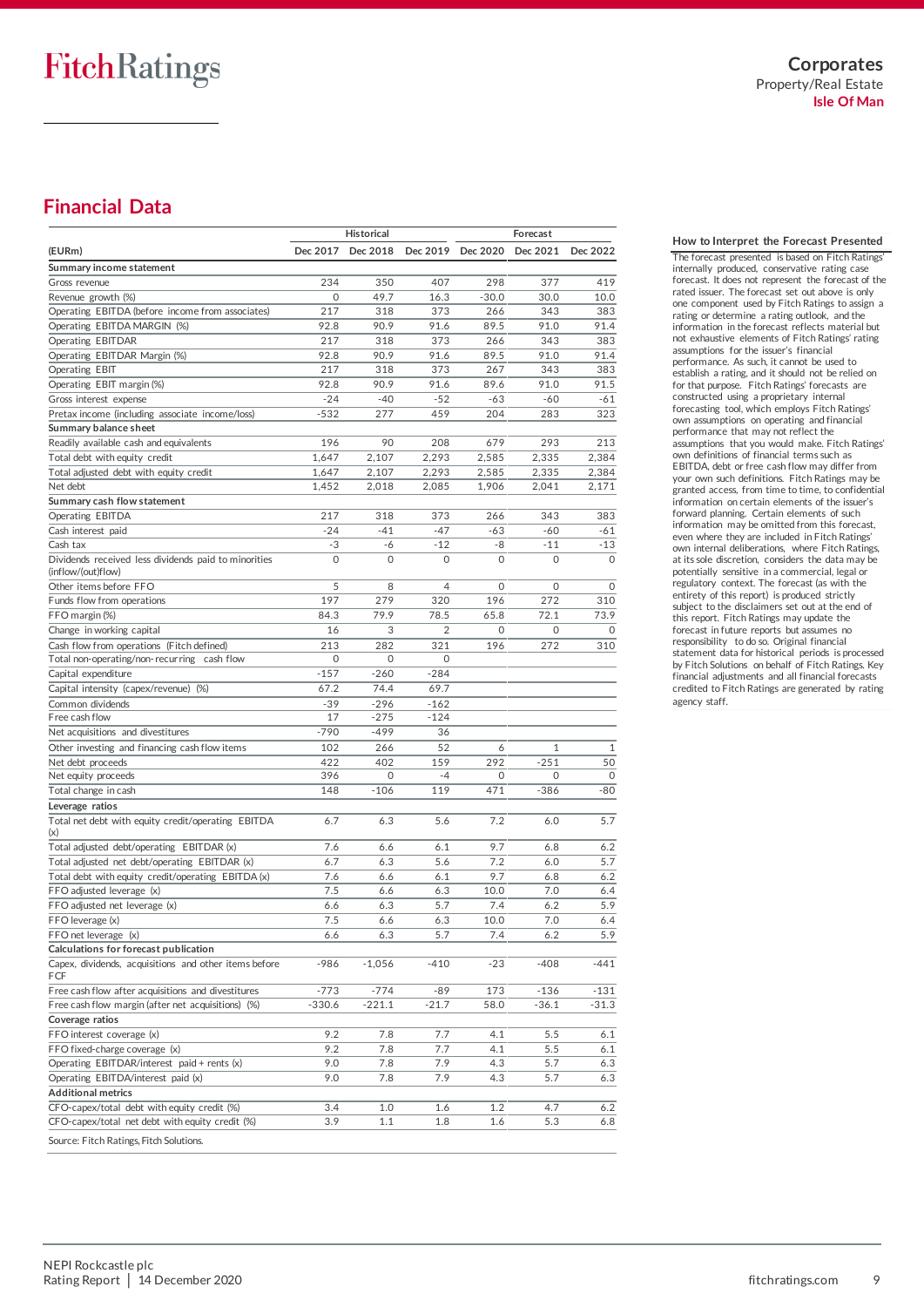

## **Ratings Navigator**

|                         | FitchRatings        |                              | <b>NEPI Rockcastle plc</b>             |                           |                               |                          | <b>ESG Relevance:</b> |               |                            |                              | <b>Corporates Ratings Navigator</b><br><b>EMEA Real Estate and Property</b> |
|-------------------------|---------------------|------------------------------|----------------------------------------|---------------------------|-------------------------------|--------------------------|-----------------------|---------------|----------------------------|------------------------------|-----------------------------------------------------------------------------|
|                         |                     |                              |                                        |                           | <b>Business Profile</b>       |                          |                       |               | <b>Financial Profile</b>   |                              |                                                                             |
| <b>Factor</b><br>Levels | Sector Risk Profile | <b>Operating Environment</b> | Management and<br>Corporate Governance | <b>Property Portfolio</b> | Rental Income Risk<br>Profile | Asset-Liability Matching | Access to Capital     | Profitability | <b>Financial Structure</b> | <b>Financial Flexibility</b> | <b>Issuer Default Rating</b>                                                |
| aaa                     |                     |                              |                                        |                           |                               |                          |                       |               |                            |                              | AAA                                                                         |
| $aa+$                   |                     |                              |                                        |                           |                               |                          |                       |               |                            |                              | AA+                                                                         |
| aa                      |                     |                              |                                        |                           |                               |                          |                       |               |                            |                              | AA                                                                          |
| aa-                     |                     |                              |                                        |                           |                               |                          |                       |               |                            |                              | AA-                                                                         |
| $a+$                    |                     |                              |                                        |                           |                               |                          |                       |               |                            |                              |                                                                             |
| a                       |                     |                              |                                        |                           |                               |                          |                       |               |                            |                              |                                                                             |
| $a-$                    |                     |                              |                                        |                           |                               |                          |                       |               |                            |                              |                                                                             |
| bbb+                    |                     |                              |                                        |                           |                               |                          |                       |               |                            |                              | BBB+                                                                        |
| bbb                     |                     |                              |                                        |                           |                               |                          |                       |               |                            |                              | <b>Stable</b><br><b>BBB</b>                                                 |
| bbb-                    |                     |                              |                                        |                           |                               |                          |                       |               |                            |                              | BBB-                                                                        |
| bb+                     |                     |                              |                                        |                           |                               |                          |                       |               |                            |                              | BB+                                                                         |
| bb                      |                     |                              |                                        |                           |                               |                          |                       |               |                            |                              | BB                                                                          |
| bb-                     |                     |                              |                                        |                           |                               |                          |                       |               |                            |                              | BB-                                                                         |
| $b+$                    |                     |                              |                                        |                           |                               |                          |                       |               |                            |                              | B+                                                                          |
| $\mathbf b$             |                     |                              |                                        |                           |                               |                          |                       |               |                            |                              |                                                                             |
| $b-$                    |                     |                              |                                        |                           |                               |                          |                       |               |                            |                              | B-                                                                          |
| $ccc+$                  |                     |                              |                                        |                           |                               |                          |                       |               |                            |                              | CCC+                                                                        |
| ccc                     |                     |                              |                                        |                           |                               |                          |                       |               |                            |                              | ccc                                                                         |
| ccc-                    |                     |                              |                                        |                           |                               |                          |                       |               |                            |                              | CCC-                                                                        |
| CC                      |                     |                              |                                        |                           |                               |                          |                       |               |                            |                              | cc                                                                          |
| $\mathbf{c}$            |                     |                              |                                        |                           |                               |                          |                       |               |                            |                              |                                                                             |
| d or rd                 |                     |                              |                                        |                           |                               |                          |                       |               |                            |                              | D or RD                                                                     |

|                                           | <b>Bar Chart Legend:</b>               |                                    |          |  |  |  |
|-------------------------------------------|----------------------------------------|------------------------------------|----------|--|--|--|
|                                           | Vertical Bars = Range of Rating Factor | Bar Arrows = Rating Factor Outlook |          |  |  |  |
| <b>But City over which it has a first</b> |                                        |                                    | Positive |  |  |  |
| a.                                        | Higher Importance                      |                                    | Negative |  |  |  |
| u.                                        | Average Importance                     |                                    | Evolving |  |  |  |
|                                           | Lower Importance                       |                                    | Stable   |  |  |  |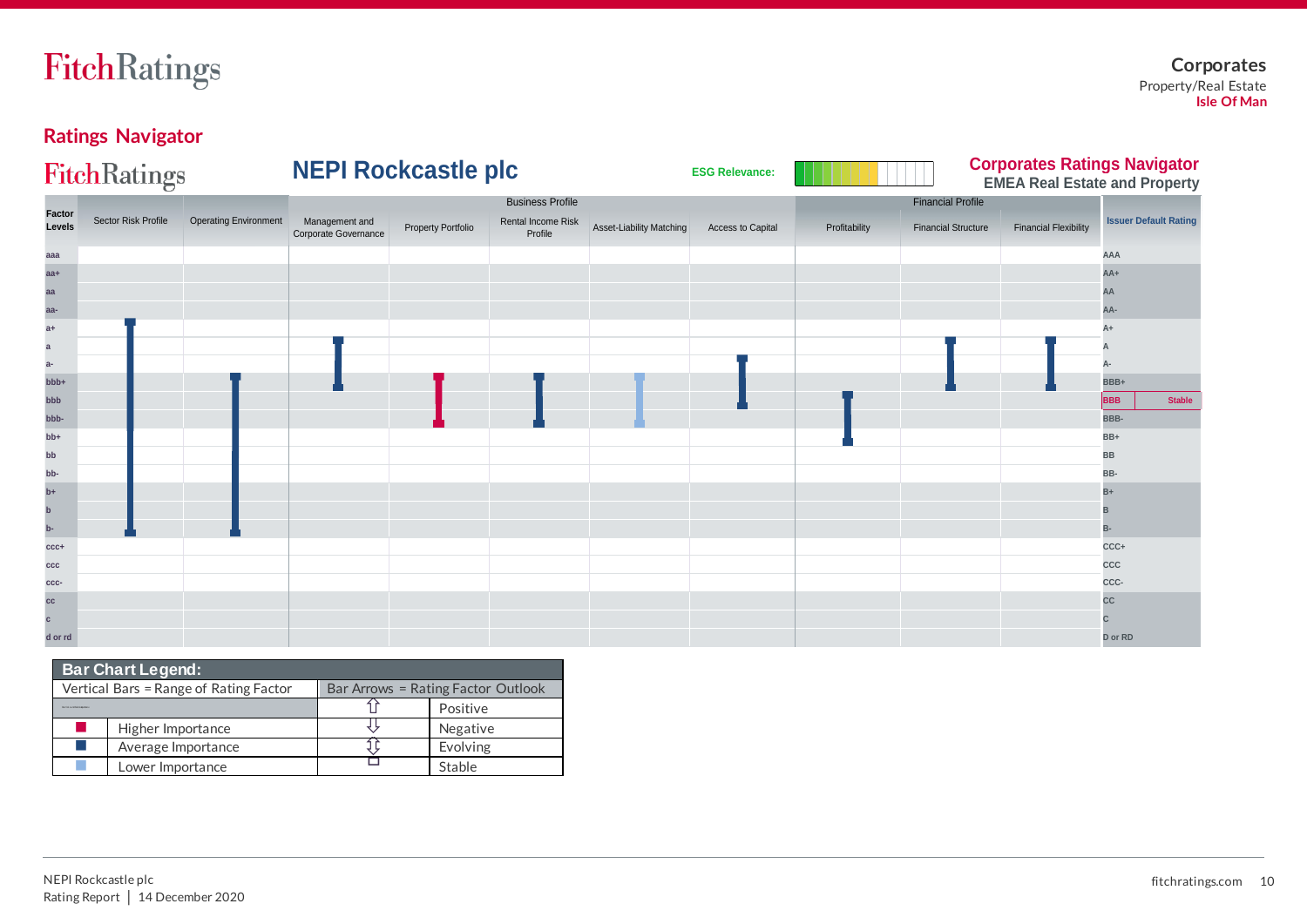### **Corporates** Property/Real Estate **Isle Of Man**

## FitchRatings

## **NEPI Rockcastle plc**

### **Corporates Ratings Navigator**

Experienced board exercising effective check and balances. Ownership can be concentrated among

Good quality reporting without significant failing. Consistent with the average of listed companies in major exchanges.

**EMEA Real Estate and Property**

|                  | <b>Operating Environment</b> | <b>Management and Corporate Governance</b> |                                                                                                                                               |                  |  |                               |              |
|------------------|------------------------------|--------------------------------------------|-----------------------------------------------------------------------------------------------------------------------------------------------|------------------|--|-------------------------------|--------------|
| $a -$            | Economic Environment         | bbb                                        | Average combination of countries where economic value is created and where assets are<br>located.                                             | $a+$             |  | <b>Management Strategy</b>    | a            |
| bb <sub>b+</sub> | <b>Financial Access</b>      | a                                          | Strong combination of issuer-specific funding characteristics and the strength of the relevant<br>local financial market.                     | a                |  | Governance Structure          | $\mathbf{a}$ |
|                  | <b>Systemic Governance</b>   | bbb                                        | Systemic governance (eg rule of law, corruption, government effectiveness) of the issuer's<br>country of incorporation consistent with 'bbb'. | $a -$            |  | <b>Group Structure</b>        | a            |
| $b -$            |                              |                                            |                                                                                                                                               | bb <sub>b+</sub> |  | <b>Financial Transparency</b> | bbb          |
| $CCC +$          |                              |                                            |                                                                                                                                               | bbb              |  |                               |              |

| $a -$ | Portfolio Liquidity and Ability to<br>Leverage Assets | bbb | Average institutional appetite (buyers/sellers/lenders) in strong markets, indicating liquidity and<br>ability to leverage assets.                                   | $a -$            | Occupancy                                     |     |
|-------|-------------------------------------------------------|-----|----------------------------------------------------------------------------------------------------------------------------------------------------------------------|------------------|-----------------------------------------------|-----|
| bbb+  | <b>Investment Granularity</b>                         | bb  | Limited portfolio granularity; small or concentrated portfolio. Top 10 assets comprise 40%-60%<br>of net rental income or value.                                     | bb <sub>b+</sub> | Lease Duration, Renewal and NOI<br>Volatility | bb  |
| bbb   | Geographic Strategy                                   | bbb | A strong and focused presence in a prime market; or focus on two to three markets with<br>appropriate scale. Markets display different economic and business cycles. | bbb              | Lease Expiry Schedule                         | bbb |
| bbb-  | <b>Asset Quality</b>                                  | bbb | Prime and good secondary.                                                                                                                                            | bbb-             | Tenant Concentration and Tenant<br>Credit     | bbb |
| $bb+$ | Development Exposure                                  |     | Committed development cost to complete of 5% of investment properties for average risk<br>projects.                                                                  | $bb+$            |                                               |     |

### **Asset-Liability Matching Access to Capital**

| $a -$  | Debt Maturity Profile                             | bb | Average debt tenor between three to five years. No year represents more than 25% of total<br>debt. | a     | Sources of Capital      | bbb            |
|--------|---------------------------------------------------|----|----------------------------------------------------------------------------------------------------|-------|-------------------------|----------------|
| $bbb+$ | Fixed/Floating Interest Rate Liability<br>Profile | a  | Fixed or hedged debt above 75% of total debt. Evidence of consistent policy through the cycle.     | $a -$ | Unencumbered Asset Pool | $\overline{a}$ |
| bbb    |                                                   |    |                                                                                                    | bbb+  | Absolute Scale          | $\overline{a}$ |
| bbb-   |                                                   |    |                                                                                                    | bbb   |                         |                |
| $bb+$  |                                                   |    |                                                                                                    | bbb-  |                         |                |

| bb <sub>b+</sub> | <b>FFO Dividend Cover</b>     | bbb | 1.1x                                                                                 | $a+$             | Loan-To-Value                               | a              |
|------------------|-------------------------------|-----|--------------------------------------------------------------------------------------|------------------|---------------------------------------------|----------------|
| bbb              | <b>Asset Class Volatility</b> | bb  | Portfolio values change less than 40% peak to trough with a track record of recovery | a                | Unencumbered Asset Cover                    | a              |
| bbb-             |                               |     |                                                                                      | $a-$             | Managing Balance Sheet Through the<br>Cycle | $\mathbf{a}$   |
| $bb+$            |                               |     |                                                                                      | bb <sub>b+</sub> | Net Debt/Recurring Operating EBITDA         | $\overline{a}$ |
| bb               |                               |     |                                                                                      | bbb              |                                             |                |

| $a+$  | <b>Financial Discipline</b>               | a              | Clear commitment to maintaining a conservative policy with only modest deviations allowed.                                                                                                                                                                                 |  | NEPI Rockcastle plc has 7 ESG potential rating drivers                          | key driv                 |
|-------|-------------------------------------------|----------------|----------------------------------------------------------------------------------------------------------------------------------------------------------------------------------------------------------------------------------------------------------------------------|--|---------------------------------------------------------------------------------|--------------------------|
| a     | <b>Liquidity Coverage</b>                 | $bbb$ 1.0x.    |                                                                                                                                                                                                                                                                            |  | Sustainable building practices including Green building certificate credentials |                          |
| $a -$ | Recurring Income EBITDA Interest<br>Cover | $\overline{a}$ | 2.5x                                                                                                                                                                                                                                                                       |  | Portfolio's exposure to climate change-related risk including flooding          | driver                   |
| bbb+  | FX Exposure                               | <b>bbb</b>     | Some FX exposure on profitability and/or debt/cash flow match. Effective hedging.                                                                                                                                                                                          |  | Shift in market preferences                                                     | potentia<br>driver       |
| bbb   |                                           |                |                                                                                                                                                                                                                                                                            |  | Governance is minimally relevant to the rating and is not currently a driver.   |                          |
|       |                                           |                | How to Read This Page: The left column shows the three-notch band assessment for the overall Factor, illustrated by a bar. The right<br>column breaks down the Factor into Sub-Factors, with a description appropriate for each Sub-Factor and its corresponding category. |  |                                                                                 | nota<br>rating<br>driver |
|       |                                           |                |                                                                                                                                                                                                                                                                            |  | _ _ _                                                                           |                          |

### **Property Portfolio Rental Income Risk Profile**

**Management and Corporate Governance** 

| $a -$  |  | Occupancy                                        | a   | Limited occupancy volatility through cycles. Occupancy consistently above 95%. Track record of limited<br>tenant defaults.                                               |
|--------|--|--------------------------------------------------|-----|--------------------------------------------------------------------------------------------------------------------------------------------------------------------------|
| $bbb+$ |  | Lease Duration, Renewal and NOI<br>Volatility    | bb  | Lease duration between three to five years with some renewed, flat or negative net rental income growth<br>and/or above-average volatility compared to industry average. |
| bbb    |  | Lease Expiry Schedule                            | bbb | Smoothed lease maturity profile with no large lease expiries in the near term.                                                                                           |
| bbb-   |  | <b>Tenant Concentration and Tenant</b><br>Credit | bbb | Top 10 tenants comprise 15%-30% of annual base rent revenue; average tenant credit risk.                                                                                 |
| $bb+$  |  |                                                  |     |                                                                                                                                                                          |

several shareholders.

a Coherent strategy and good track record in implementation.

Group structure shows some complexity but mitigated by transparent reporting.

| $\overline{a}$ |  | Sources of Capital      | Solid access to all common and preferred equity, unsecured bonds/bank debt, secured debt, and/or joint<br>bbb<br>ventures. |                                                          |  |  |
|----------------|--|-------------------------|----------------------------------------------------------------------------------------------------------------------------|----------------------------------------------------------|--|--|
| $a-$           |  | Unencumbered Asset Pool |                                                                                                                            | Leveragable unencumbered pool with no adverse selection. |  |  |
| bbb+           |  | Absolute Scale          | a                                                                                                                          | Rent-yielding property assets of at least EUR5bn.        |  |  |
| bbb            |  |                         |                                                                                                                            |                                                          |  |  |
| bbb-           |  |                         |                                                                                                                            |                                                          |  |  |

### **Profitability Financial Structure**

| $a+$             | Loan-To-Value                               | a            | 40%                                                                                                                                       |
|------------------|---------------------------------------------|--------------|-------------------------------------------------------------------------------------------------------------------------------------------|
| a                | <b>Unencumbered Asset Cover</b>             | a            | 2.5x                                                                                                                                      |
| $a -$            | Managing Balance Sheet Through the<br>Cycle | a            | Proven track record of balance-sheet management through the cycle. Maintenance of a suitable LTV taking<br>asset volatility into account. |
| bb <sub>b+</sub> | Net Debt/Recurring Operating EBITDA         | $\mathbf{a}$ | 8.0x                                                                                                                                      |
| bbb              |                                             |              |                                                                                                                                           |

### **Financial Flexibility Credit-Relevant ESG Derivation**

|                                                                                 |                 |                |        |                | --------- |
|---------------------------------------------------------------------------------|-----------------|----------------|--------|----------------|-----------|
| NEPI Rockcastle plc has 7 ESG potential rating drivers                          |                 |                |        |                |           |
|                                                                                 | key driver      | $\mathbf 0$    | issues | 5              |           |
| Sustainable building practices including Green building certificate credentials |                 |                |        |                |           |
|                                                                                 |                 |                |        |                |           |
| Portfolio's exposure to climate change-related risk including flooding          | driver          | $\mathbf 0$    | issues | $\overline{4}$ |           |
|                                                                                 |                 |                |        |                |           |
| Shift in market preferences                                                     | potential       | 7              | issues | 3              |           |
|                                                                                 | driver          |                |        |                |           |
| Governance is minimally relevant to the rating and is not currently a driver.   |                 |                |        |                |           |
|                                                                                 |                 | $\mathfrak{p}$ | issues | $\overline{2}$ |           |
|                                                                                 | not a<br>rating |                |        |                |           |
|                                                                                 | driver          |                |        |                |           |
|                                                                                 |                 | 5              | issues | 1              |           |
|                                                                                 |                 |                |        |                |           |

For further details on Credit-Relevant ESG scoring, see page 3.

Navigator Version: RN 2.10.0.0

**Overall ESG**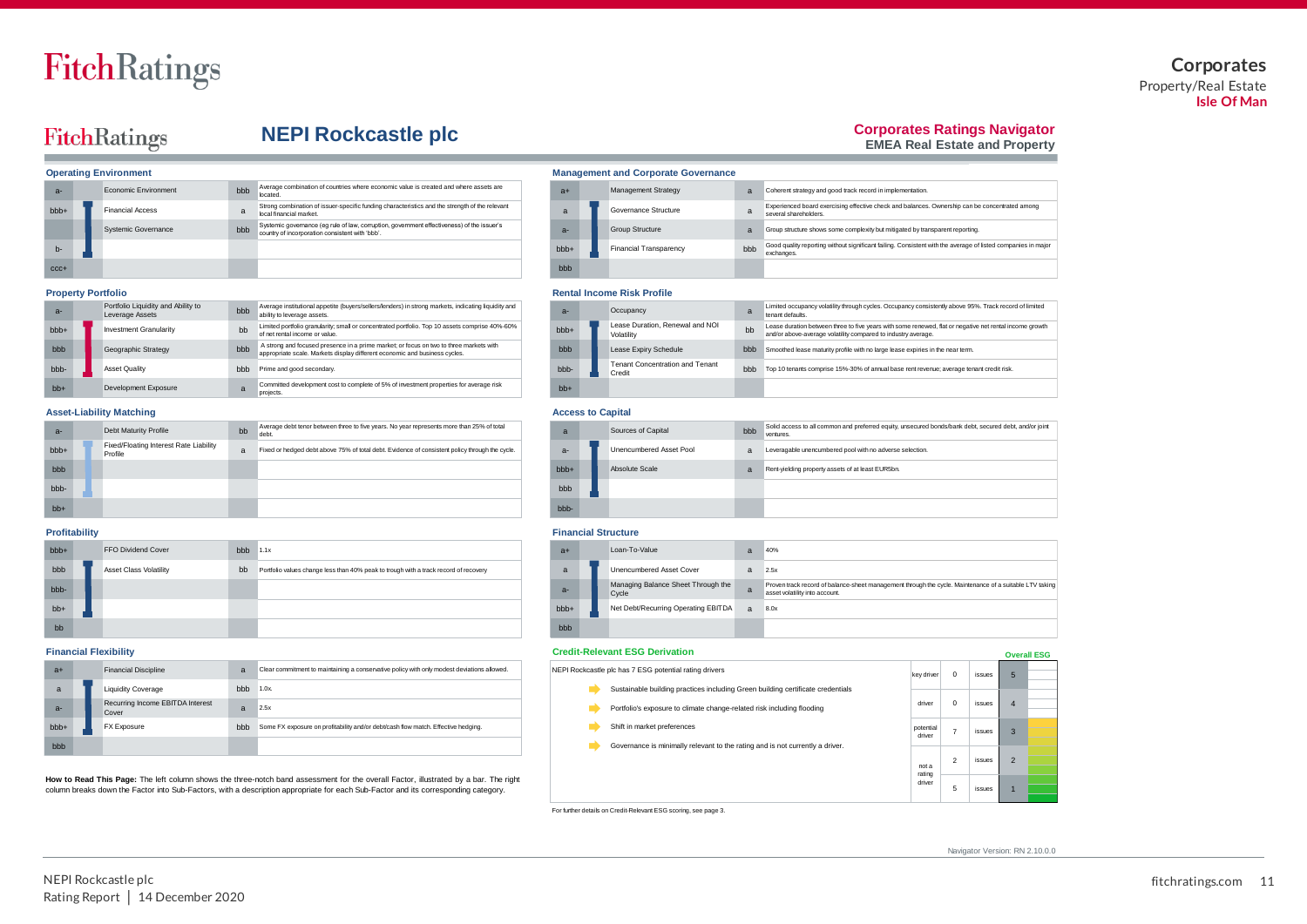### **Corporates** Property/Real Estate **Isle Of Man**

## FitchRatings

## **NEPI Rockcastle plc**

## **Corporates Ratings Navigator**

**EMEA Real Estate and Property**

| <b>Credit-Relevant ESG Derivation</b>                                                                                 |                     |                      |        | <b>Overall ESG Scale</b> |  |
|-----------------------------------------------------------------------------------------------------------------------|---------------------|----------------------|--------|--------------------------|--|
| NEPI Rockcastle plc has 7 ESG potential rating drivers                                                                | key driver          |                      | issues |                          |  |
| NEPI Rockcastle plc has exposure to unsustainable building practices risk but this has very low impact on the rating. |                     |                      |        |                          |  |
| NEPI Rockcastle plc has exposure to extreme weather events but this has very low impact on the rating.                | driver              | $\mathbf 0$          | issues |                          |  |
| NEPI Rockcastle plc has exposure to shifting consumer preferences but this has very low impact on the rating.         | potential driver    |                      | issues |                          |  |
| Governance is minimally relevant to the rating and is not currently a driver.                                         |                     |                      |        |                          |  |
|                                                                                                                       | not a rating driver | $\sim$<br>$\epsilon$ | issues |                          |  |
|                                                                                                                       |                     | 5                    | issues |                          |  |

### **Environmental (E)**

**E Score**

| <b>General Issues</b>                                         | E Score      | Sector-Specific Issues                                                             | Reference                                                                                |  | <b>E</b> Scale |
|---------------------------------------------------------------|--------------|------------------------------------------------------------------------------------|------------------------------------------------------------------------------------------|--|----------------|
| <b>GHG Emissions &amp; Air Quality</b>                        |              | In.a.                                                                              | n.a.                                                                                     |  |                |
| Energy Management                                             |              | n.a.                                                                               | n.a.                                                                                     |  |                |
| Water & Wastewater Management                                 |              | In.a.                                                                              | n.a.                                                                                     |  |                |
| Waste & Hazardous Materials Management;<br>Ecological Impacts | 3            | Sustainable building practices including Green building certificate<br>credentials | Rental Income Risk Profile; Profitability; Financial<br>Structure; Financial Flexibility |  |                |
| Exposure to Environmental Impacts                             | $\mathbf{3}$ | Portfolio's exposure to climate change-related risk including flooding             | Property Portfolio; Profitability; Financial Structure;<br><b>Financial Flexibility</b>  |  |                |

### **Social (S)**

| <b>General Issues</b>                                         | S Score                  | <b>Sector-Specific Issues</b>                               | Reference                                                                                                    |                |
|---------------------------------------------------------------|--------------------------|-------------------------------------------------------------|--------------------------------------------------------------------------------------------------------------|----------------|
| Human Rights, Community Relations, Access<br>& Affordability  |                          | n.a.                                                        | In.a.                                                                                                        | 5              |
| Customer Welfare - Fair Messaging, Privacy &<br>Data Security | $\mathcal{P}$            | Data security                                               | Property Portfolio; Rental Income Risk Profile;<br>Profitability: Financial Structure: Financial Flexibility | 4              |
| <b>Labor Relations &amp; Practices</b>                        | $\overline{\phantom{0}}$ | Impact of labor negotiations and employee (dis)satisfaction | Rental Income Risk Profile: Profitability: Financial<br>Flexibility                                          | $\mathbf{3}$   |
| Employee Wellbeing                                            |                          | n.a.                                                        | In.a.                                                                                                        | $\mathfrak{p}$ |
| <b>Exposure to Social Impacts</b>                             | 3                        | Shift in market preferences                                 | Property Portfolio; Rental Income Risk Profile;<br>Profitability: Financial Structure: Financial Flexibility |                |

|                | <b>S</b> Scale |
|----------------|----------------|
| 5              |                |
| 4              |                |
| 3              |                |
| $\overline{c}$ |                |

1

### **How to Read This Page**

ESG scores range from 1 to 5 based on a 15-level color gradation. Red (5) is most relevant and green (1) is least relevant.

**The Environmental (E), Social (S) and Governance (G) tables** break out the individual components of the scale. The right-hand box shows the aggregate E, S,<br>or G score. General Issues are relevant across all markets with Sector-Specific<br>Issues unique to a particular industry group. Scores are assi specific issue. These scores signify the credit-relevance of the sector-specific issues to the issuing entity's overall credit rating. The Reference box highlights the factor(s) within which the corresponding ESG issues are captured in Fitch's credit analysis.

**The Credit-Relevant ESG Derivation table** shows the overall ESG score. This score signifies the credit relevance of combined E, S and G issues to the entity's credit rating. The three columns to the left of the overall ESG score summarize the issuing entity's sub-component ESG scores. The box on the far left identifies the souring unity of the main ESG issues that are drivers or potential drivers of the issuing entity's credit rating (corresponding with scores of 3, 4 or 5) and provides a brief explanation for the score.

**Classification** of ESG issues has been developed from Fitch's sector ratings criteria. The General Issues and Sector-Specific Issues draw on the classification standards published by the United Nations Priniciples for Responsible Investing (PRI) and the Sustainability Accounting Standards Board(SASB).

### **Governance (G)**

| <b>General Issues</b>      | <b>G</b> Score | <b>Sector-Specific Issues</b>                                 | Reference                           |  | <b>G</b> Scale |  | How relevant are E. S and G issues to the overall                                                                                                       |
|----------------------------|----------------|---------------------------------------------------------------|-------------------------------------|--|----------------|--|---------------------------------------------------------------------------------------------------------------------------------------------------------|
| <b>Management Strategy</b> |                | Strategy development and implementation                       | Management and Corporate Governance |  |                |  | Highly relevant, a key rating driver that has a significan<br>individual basis. Equivalent to "higher" relative importar                                |
| Governance Structure       |                | Board independence and effectiveness; ownership concentration | Management and Corporate Governance |  |                |  | Relevant to rating, not a key rating driver but has an im<br>combination with other factors. Equivalent to "moderate<br>Navigator.                      |
| <b>Group Structure</b>     |                | Complexity, transparency and related-party transactions       | Management and Corporate Governance |  |                |  | Minimally relevant to rating, either very low impact or a<br>that results in no impact on the entity rating. Equivalent<br>importance within Navigator. |
| Financial Transparency     |                | Quality and timing of financial disclosure                    | Management and Corporate Governance |  |                |  | Irrelevant to the entity rating but relevant to the sector.                                                                                             |
|                            |                |                                                               |                                     |  |                |  | Irrelevant to the entity rating and irrelevant to the sector                                                                                            |

| <b>CREDIT-RELEVANT ESG SCALE</b>                                 |  |                                                                                                                                                                                                     |  |  |  |  |  |  |
|------------------------------------------------------------------|--|-----------------------------------------------------------------------------------------------------------------------------------------------------------------------------------------------------|--|--|--|--|--|--|
| How relevant are E. S and G issues to the overall credit rating? |  |                                                                                                                                                                                                     |  |  |  |  |  |  |
| 5                                                                |  | Highly relevant, a key rating driver that has a significant impact on the rating on an<br>individual basis. Equivalent to "higher" relative importance within Navigator.                            |  |  |  |  |  |  |
| 4                                                                |  | Relevant to rating, not a key rating driver but has an impact on the rating in<br>combination with other factors. Equivalent to "moderate" relative importance within<br>Navigator.                 |  |  |  |  |  |  |
| $\mathbf{3}$                                                     |  | Minimally relevant to rating, either very low impact or actively managed in a way<br>that results in no impact on the entity rating. Equivalent to "lower" relative<br>importance within Navigator. |  |  |  |  |  |  |
| $\mathfrak{p}$                                                   |  | Irrelevant to the entity rating but relevant to the sector.                                                                                                                                         |  |  |  |  |  |  |
|                                                                  |  | Irrelevant to the entity rating and irrelevant to the sector.                                                                                                                                       |  |  |  |  |  |  |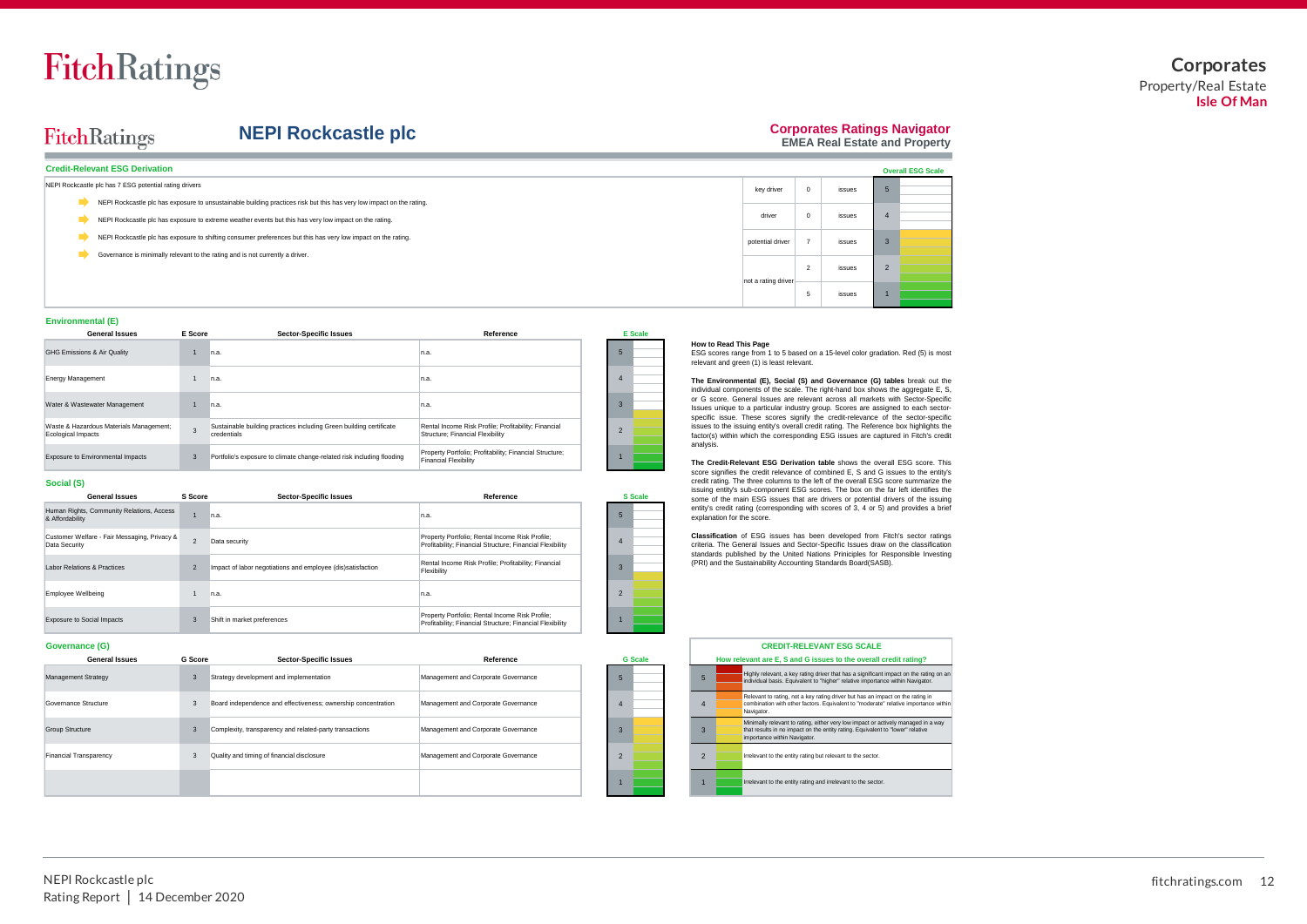## **Simplified Group Structure Diagram**



a Indicated on a 100% basis. Note: Ownership is 100% unless otherwise stated. Source: Fitch Ratings, Fitch Solutions, NEPI Rockcastle plc, as of 29 September 2020.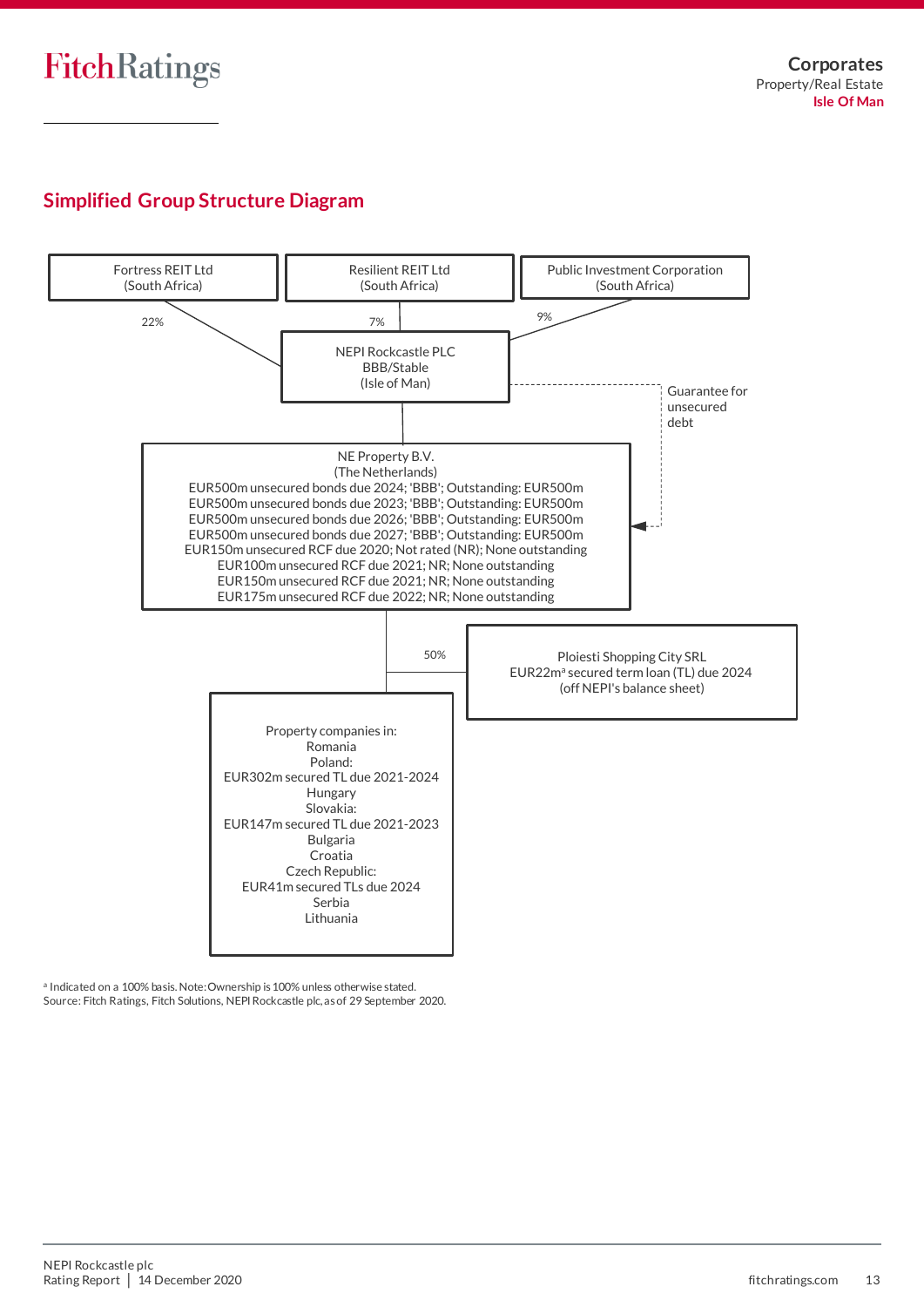## **Peer Financial Summary**

| Company                                           | Issuer<br>Rating date | Financial<br>Default statement | revenue | <b>Gross Operating</b><br>(EURm) margin (%) | <b>Total Net debt</b><br>with equity<br>EBITDA(x) | Operating<br><b>EBITDA</b> credit/operating EBITDA/interest<br>paid (x) |
|---------------------------------------------------|-----------------------|--------------------------------|---------|---------------------------------------------|---------------------------------------------------|-------------------------------------------------------------------------|
| NEPI Rockcastle plc                               | <b>BBB</b>            |                                |         |                                             |                                                   |                                                                         |
|                                                   | <b>BBB</b>            | 2019                           | 407     | 91.6                                        | 5.6                                               | 7.9                                                                     |
|                                                   | <b>BBB</b>            | 2018                           | 350     | 90.9                                        | 6.3                                               | 7.8                                                                     |
|                                                   | <b>BBB</b>            | 2017                           | 234     | 92.8                                        | 6.7                                               | 9.0                                                                     |
| Atrium European Real<br><b>Estate Limited</b>     | <b>BBB</b>            |                                |         |                                             |                                                   |                                                                         |
|                                                   | <b>BBB</b>            | 2019                           | 177     | 79.1                                        | 7.3                                               | 3.5                                                                     |
|                                                   | <b>BBB</b>            | 2018                           | 175     | 82.6                                        | 8.1                                               | 3.7                                                                     |
|                                                   | BBB-                  | 2017                           | 189     | 75.9                                        | 5.9                                               | 4.0                                                                     |
| Globalworth Real<br>Estate Investments<br>Limited | BBB-                  |                                |         |                                             |                                                   |                                                                         |
|                                                   | BBB-                  | 2019                           | 152     | 83.7                                        | 9.0                                               | $3.0\,$                                                                 |
|                                                   | BBB-                  | 2018                           | 116     | 83.3                                        | 11.2                                              | 4.4                                                                     |
|                                                   |                       | 2017                           | 54      | 75.9                                        | 15.0                                              | 3.1                                                                     |
| Citycon Oyj                                       | BBB-                  |                                |         |                                             |                                                   |                                                                         |
|                                                   |                       | 2019                           | 232     | 83.8                                        | 10.1                                              | 3.2                                                                     |
|                                                   |                       | 2018                           | 237     | 80.6                                        | 11.0                                              | 2.4                                                                     |
|                                                   |                       | 2017                           | 257     | 79.3                                        | 10.0                                              | 3.1                                                                     |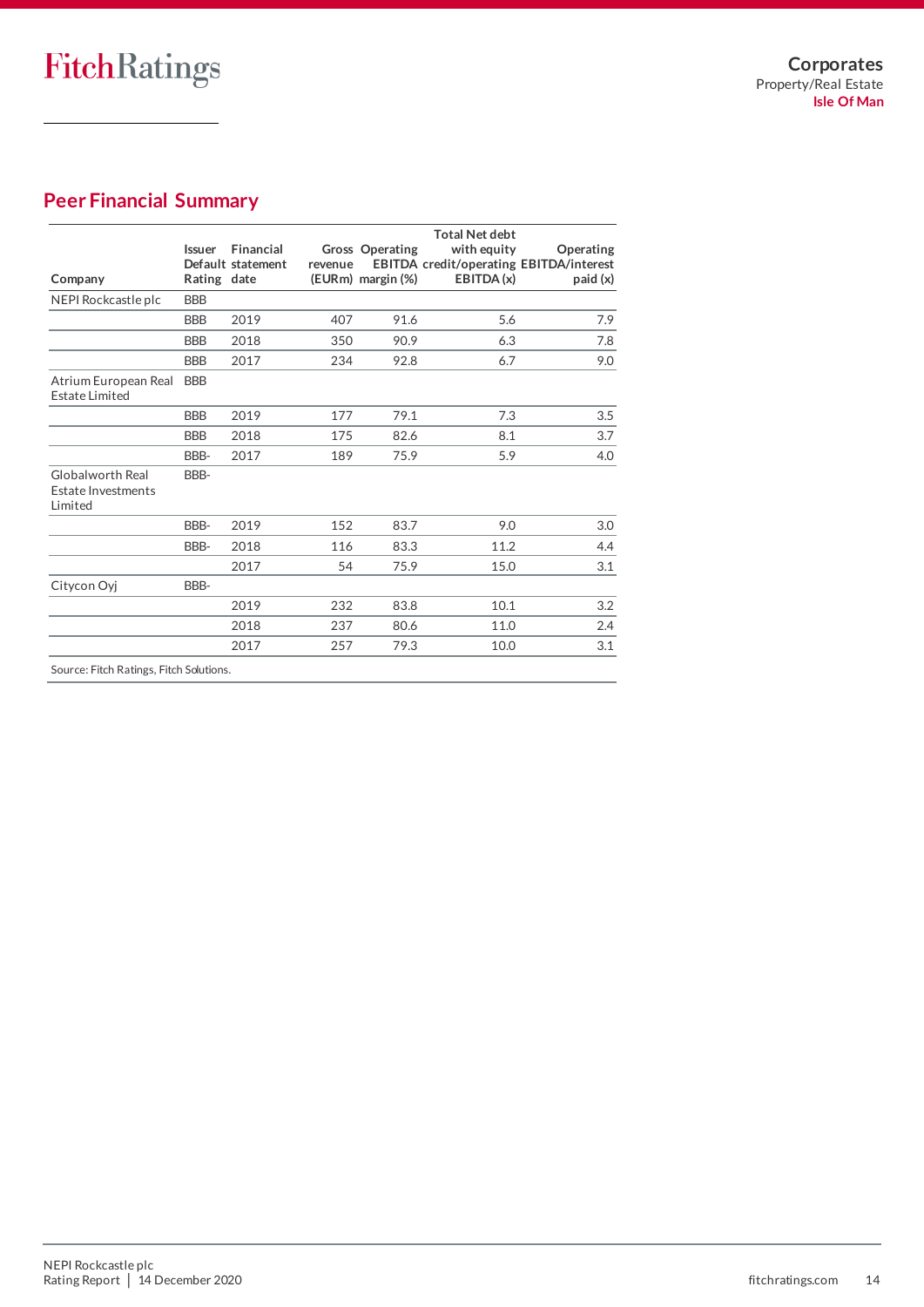## **Fitch Adjustment and Reconciliation Table**

|                                                                 |                           | Reported            | Sum of         | <b>CORP - Lease</b>                | Adjusted       |
|-----------------------------------------------------------------|---------------------------|---------------------|----------------|------------------------------------|----------------|
| (EUR Millions)                                                  | <b>Notes and Formulas</b> | Values              | Adjustments    | <b>Treatment Other Adjustments</b> | Values         |
| 31 December 2019                                                |                           |                     |                |                                    |                |
| <b>Income Statement Summary</b>                                 |                           |                     |                |                                    |                |
| Revenue                                                         |                           | 407                 |                |                                    | 407            |
| Operating EBITDAR                                               |                           | 374                 | $-1$           | $-1$<br>$-0$                       | 373            |
| Operating EBITDAR After Associates and Minorities               | (a)                       | 374                 | $-1$           | $^{\mbox{{\small -1}}}$<br>$-0$    | 373            |
| <b>Operating Lease Expense</b>                                  | (b)                       | $\mathbf 0$         |                |                                    | $\mathbf 0$    |
| <b>Operating EBITDA</b>                                         | (c)                       | 374                 | $-1$           | $-0$<br>$-1$                       | 373            |
| Operating EBITDA After Associates and Minorities                | $(d) = (a-b)$             | 374                 | $-1$           | $-1$<br>$-0$                       | 373            |
| <b>Operating EBIT</b>                                           | (e)                       | 374                 | $-1$           | $^{\mbox{{\small -1}}}$<br>$-0$    | 373            |
| Debt and Cash Summary                                           |                           |                     |                |                                    |                |
| Total Debt with Equity Credit                                   | (f)                       | 2,281               | 12             | 12                                 | 2,293          |
| Lease-Equivalent Debt                                           | (g)                       | $\mathbf 0$         |                |                                    | $\circ$        |
| Other Off-Balance-Sheet Debt                                    | (h)                       | $\mathsf{O}\xspace$ |                |                                    | $\mathbf 0$    |
| Total Adjusted Debt with Equity Credit                          | $(i) = (f+g+h)$           | 2,281               | 12             | 12                                 | 2,293          |
| Readily Available Cash and Equivalents                          | (i)                       | 204                 | $\overline{4}$ | $\overline{4}$                     | 208            |
| Not Readily Available Cash and Equivalents                      |                           | 5                   |                |                                    | 5              |
| <b>Cash Flow Summary</b>                                        |                           |                     |                |                                    |                |
| Operating EBITDA After Associates and Minorities                | $(d) = (a-b)$             | 374                 | $-1$           | $-0$<br>$-1$                       | 373            |
| Preferred Dividends (Paid)                                      | (k)                       | $\mathbf 0$         |                |                                    | $\mathbf 0$    |
| <b>Interest Received</b>                                        | (1)                       | $\overline{2}$      |                |                                    | $\overline{2}$ |
| Interest (Paid)                                                 | (m)                       | $-48$               | $\mathbf{1}$   | $\mathbf 0$<br>$\mathbf{1}$        | $-47$          |
| Cash Tax (Paid)                                                 |                           | $-12$               |                |                                    | $-12$          |
| Other Items Before FFO                                          |                           | $\overline{4}$      |                |                                    | $\overline{4}$ |
| Funds from Operations (FFO)                                     | (n)                       | 320                 | -0             | $\mathsf{O}\xspace$<br>$-0$        | 320            |
| Change in Working Capital (Fitch-Defined)                       |                           | $\overline{2}$      |                |                                    | $\overline{2}$ |
| Cash Flow from Operations (CFO)                                 | (o)                       | 322                 | $-0$           | $-0$<br>$\mathbf 0$                | 321            |
| Non-Operating/Nonrecurring Cash Flow                            |                           | $\mathbf 0$         |                |                                    | $\mathbf 0$    |
| Capital (Expenditures)                                          | (p)                       | $-284$              |                |                                    | $-284$         |
| Common Dividends (Paid)                                         |                           | $-162$              |                |                                    | $-162$         |
| Free Cash Flow (FCF)                                            |                           | $-124$              | $-0$           | $\mathsf{O}\xspace$<br>$-0$        | $-124$         |
| Gross Leverage (x)                                              |                           |                     |                |                                    |                |
| Total Adjusted Debt/Operating EBITDAR <sup>a</sup>              | (i/a)                     | 6.1                 |                |                                    | 6.1            |
| FFO Adjusted Leverage                                           | $(i/(n-m-l-k+b))$         | 6.2                 |                |                                    | 6.3            |
| FFO Leverage                                                    | $(i-g)/(n-m-l-k)$         | 6.2                 |                |                                    | 6.3            |
| Total Debt with Equity Credit/Operating EBITDA <sup>a</sup>     | $(i-g)/d$                 | 6.1                 |                |                                    | 6.1            |
| (CFO-Capex)/Total Debt with Equity Credit (%)                   | $(o+p)/(i-g)$             | 1.7%                |                |                                    | 1.6%           |
| Net Leverage (x)                                                |                           |                     |                |                                    |                |
| Total Adjusted Net Debt/Operating EBITDAR <sup>a</sup>          | $(i-j)/a$                 | 5.6                 |                |                                    | 5.6            |
| FFO Adjusted Net Leverage                                       | $(i-j)/(n-m-l-k+b)$       | 5.7                 |                |                                    | 5.7            |
| FFO Net Leverage                                                | (i-g-j)/(n-m-l-k)         | 5.7                 |                |                                    | 5.7            |
| Total Net Debt with Equity Credit/Operating EBITDA <sup>a</sup> | $(i-g-j)/d$               | 5.6                 |                |                                    | 5.6            |
| (CFO-Capex)/Total Net Debt with Equity Credit (%)               | $(o+p)/(i-g-j)$           | 1.8%                |                |                                    | 1.8%           |
| Coverage (x)                                                    |                           |                     |                |                                    |                |
| Operating EBITDA/(Interest Paid + Lease Expense) <sup>a</sup>   | $a/(-m+b)$                | 7.8                 |                |                                    | 7.9            |
| Operating EBITDA/Interest Paid <sup>a</sup>                     | $d/(-m)$                  | 7.8                 |                |                                    | 7.9            |
| FFO Fixed-Charge Coverage                                       | $(n-l-m-k+b)/(-m-k+b)$    | 7.6                 |                |                                    | 7.7            |
| FFO Interest Coverage                                           | $(n-l-m-k)/(-m-k)$        | 7.6                 |                |                                    | 7.7            |

<sup>a</sup>EBITDA/R after dividends to associates and minorities.

Source: Fitch Ratings, Fitch Solutions, NEPI Rockcastle plc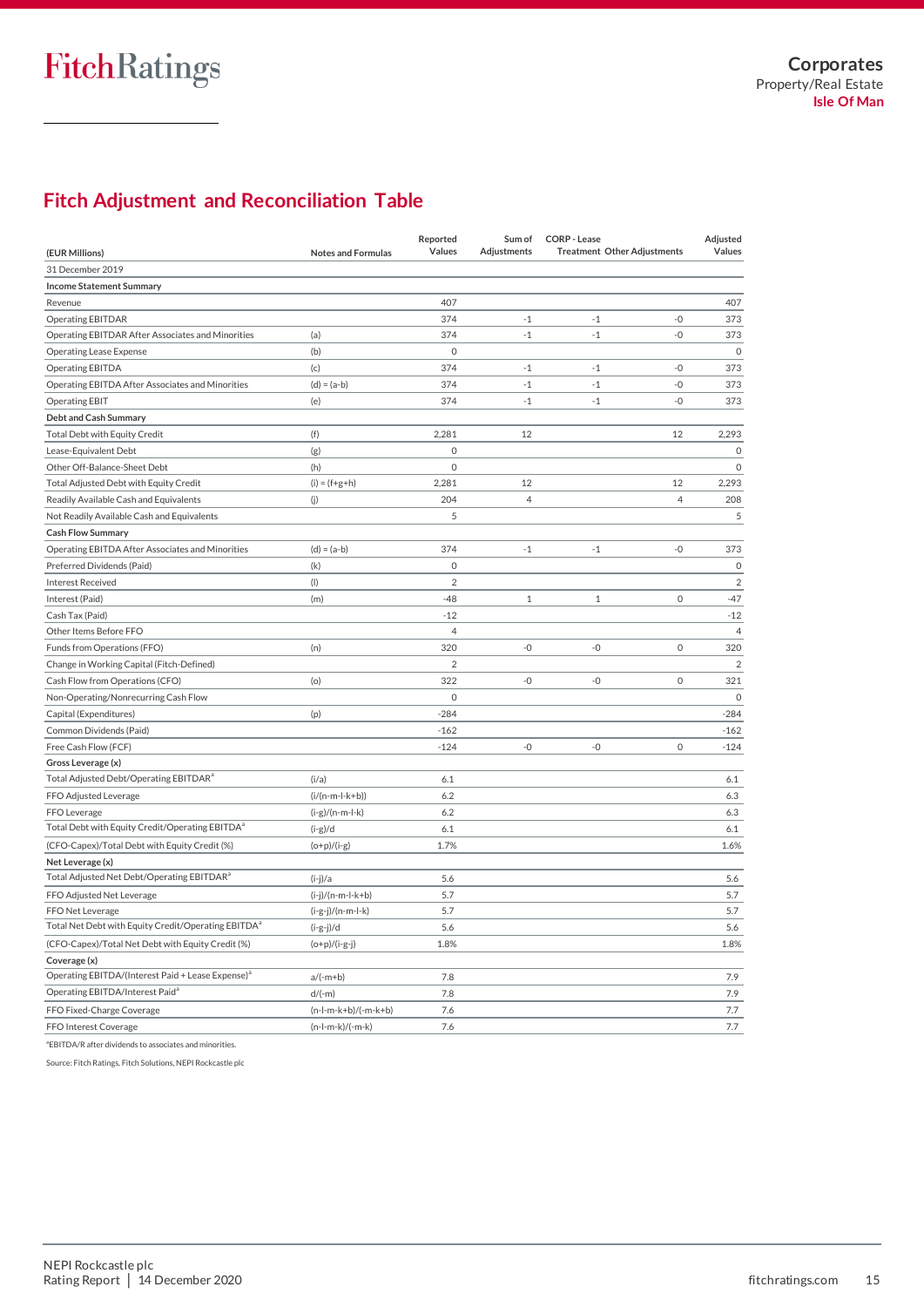## **Covenant Summary**

The unsecured bonds include the following financial covenants (aligned with RCF facilities):

- Solvency ratio at a maximum of 60% (3Q20 actual: 40%)
- Consolidated coverage ratio at a minimum of 2.0x (3Q20 actual: 5.5x)
- Unsecured ratio at minimum of 150% (3Q20 actual: 264%).

The secured term loan agreements include following covenants:

- Maximum LTV of 60%-80%
- Minimum debt service coverage ratio of 120%-150%
- Minimum interest service coverage ratio of 200%-300%